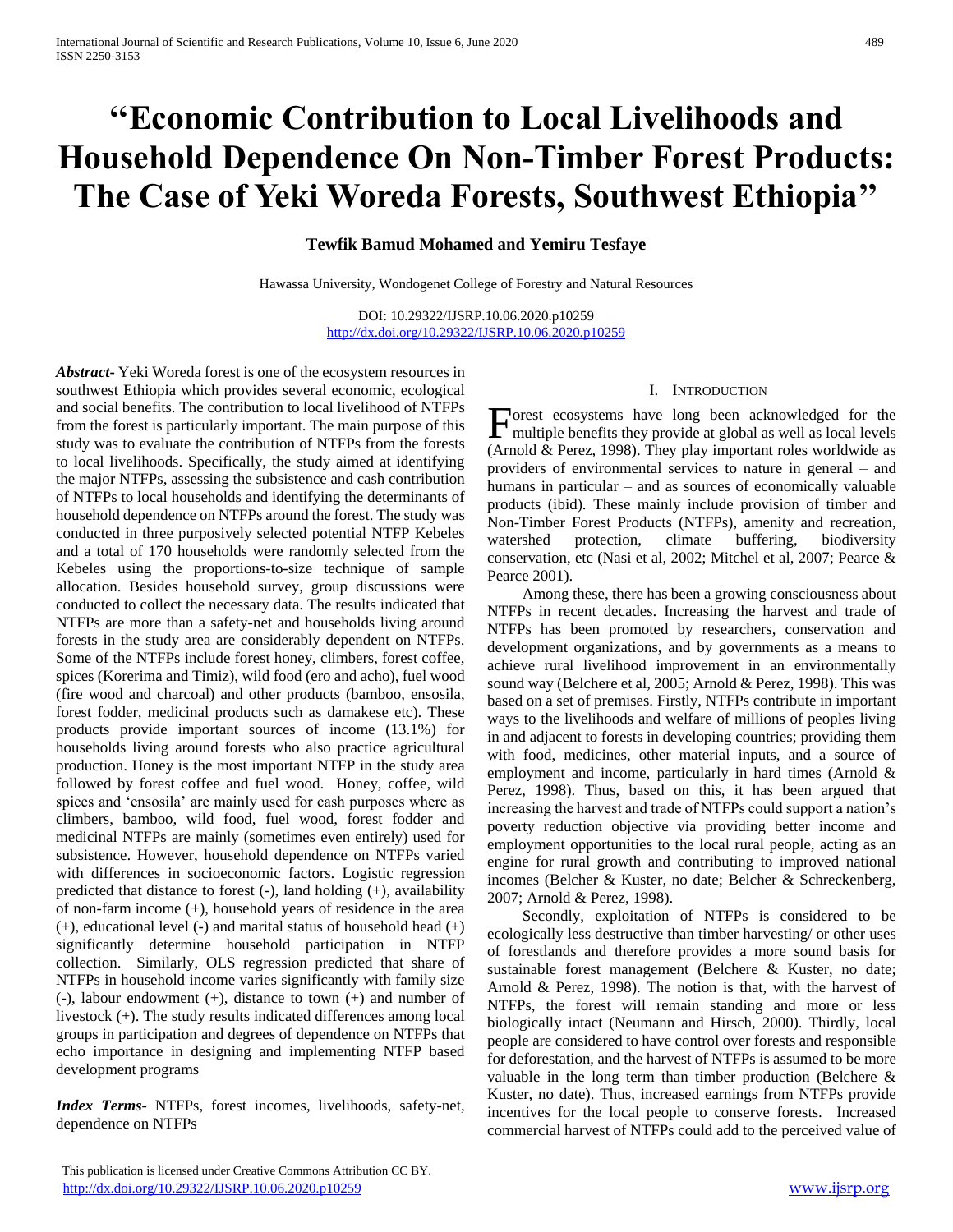the forests, both at the local and national levels, thereby increasing the incentive to retain the forest resource, rather than conversion of the land for agricultural use (Arnold & Perez, 1998).

 In short, it has been postulated that increasing the harvest and trade of NTFPs can provide incentives for conservation and address the problem of deforestation while increasing the welfare of forest inhabitants (Shone & Caviglia-Harris, 2005). Nevertheless, the expected ecological benefit of increasing the harvest and trade of NTFPs has been challenged in the literatures. According to many literatures, the expectation is too optimistic as it is based on questionable assumptions that the ecological prospects may not be realized. Rather, increasing the harvest and trade of NTFPs can be destructive and may even lead to species extinction under certain circumstances such as when harvesting requires killing the individual NTFP species, the regeneration rate of the NTFP species is too small and/or resource tenure system is poor (Belchere & Kuster, no date; Neumann and Hirsch 2000).

 On the other hand, the expected poverty alleviation benefit of increasing the harvest and trade of NTFPs is supported by many literatures. There are two types of poverty alleviation; namely poverty avoidance, preventing people from falling deeper in to poverty, and poverty elimination, lifting people out of poverty for good (Sunderlin, 2003 as cited in Belchere & Kuster, no date). There is little doubt that NTFPs are of more crucial importance in poverty avoidance than in poverty elimination as the latter requires high and permanent increase in income and welfare (ibid). Even where the absolute value of NTFP-derived income is not high and permanent, increasing the harvest and trade of NTFPs can address poverty reduction through providing income at critical times and spreading risks (Belchere & Kuster, no date; Shackleton, 2006 cited in Belcher & Schreckenberg, 2007). Precisely, this expectation seems firm as it is based on documented importance of many NTFPs in rural livelihoods as well as the macro economies of many, particularly tropical, countries (Belcher & Schreckenberg, 2007).

 In Ethiopia, studies indicate that forest resources, including NTFPs, provide valuable economic contributions both at household level and to the macro economy. Attempts to estimate the contribution of the forestry sector to the annual GDP of the country showed low values. For instance, Sisay et al. (2008) reported an estimate of 5.7% average contribution of the Ethiopian forestry sector to the GDP over the years 1995-2005. According to Tadesse (2008), the forestry sector contributed about 4.7% to the GDP of Ethiopia in 2006/7.

 But, these figures explicitly tend to underestimate the true role of forests in the national economy. For Tadesse (2008), the contribution of the forestry sector in Ethiopia could exceed 6 billion USD per year (ETB 59.6 billion) even without including all of the forest benefits which is greater than half of the entire current GDP. The low values are attributed mainly to the fact that the non-marketed goods and services provided by forest ecosystems, such as NTFPs, are not often included (partly due to measurement difficulties) in the national accounts in many countries including Ethiopia, although they are critical to the society at large.

 In Ethiopia, some studies indicated that considerable number of rural households depends on forest products including NTFPs. Many Ethiopians use the earnings from NTFPs to finance the purchase of consumable goods and other basic expenses

(Mohammed et al., 2006). Recent studies in Ethiopia indicated that the share of NTFPs in the gross annual household income ranges from 73% in South West Ethiopia (Birhanu and Olani, 2004; cited in Ermias, 2011) to 27.4 % in Central Ethiopia (Aramde, 2006; cited in Ermias, 2011).

 However, as indicated in the literatures, these benefits from exploitation of NTFPs are not often correctly captured in the national income accounting when contribution of the forestry sector is calculated and reported. This is because NTFPs are often consumed at home and transacted in the underground economy making them unobservable in the national income accounting. So, adequate empirical information to fill this information gap is essential. Thus, estimating the economic contribution of NTFPs in household livelihoods will be helpful to understand the true value of forest resources which is a crucial requirement for sustainable forest management and related land use decisions.

## **1.1. Problem Statement and objectives**

 A pressing issue currently addressed in the environmental and ecological economics literature is the reduction of the world's tropical forests. Some regions, once containing extensive forests are now experiencing dramatic declines of forest cover due to the conversion of forestlands to agricultural uses (Barbier and Burgess, 2001; Geist and Lambin, 2001; Kaimowitz and Angelsen, 1998, cited in Shone & Caviglia-Harris, 2005). In Ethiopia, being one of the tropical countries, the same tragic decline has been happening to the forests in the different regions of the country (USAID, 2008; Sisay, 2008). The main reasons of deforestation in the country include expansion of farmland with growing population pressure, increasing demand for construction and fuel wood, and poor forest resource management (Sisay, 2008).

 One of the highly pressured forests in Ethiopia is the forests of southwest highlands (NTFP- PFM SWEP, 2009; Fikadu, 2008; Sutcliffe, 2009). The forests provide important source of NTFPs to the local community including forest coffee, honey, medicinal plants, edible wild plants, spices, fuel wood and bamboo (NTFP-PFM SWEP, 2009). These economic benefits of the rapidly degrading forests coupled with the high incidence of poverty among the surrounding community heightened the need for timely conservation activities as well as reduction of poverty (Abebe et al, 2007).

 A widely recommended alternative in this regard is the use of sustainable practices in the management of forests one of which is the harvest of NTFPs (Mbuvi & Boon, 2008). In theory, these practices can provide win–win solutions because they address the problem of tropical deforestation while increasing the welfare of people living in and around forest (Shone & Caviglia-Harris, 2005). Such kinds of interventions to combine forest conservation and livelihood improvement in Ethiopia are being undertaken, particularly in south west Ethiopia (Abebe et al, 2007; Fikadu, 2008). These interventions involve NTFP-production-related-Projects that are meant to provide support to NTFP harvesters and participatory forest management arrangements (Abebe et al, 2007).

 However, such kinds of interventions for sustainable forest management are not adequately made and sustainable practices are not adequately adopted. Forests of the region are still experiencing heavy deforestation. One of the fundamental causes of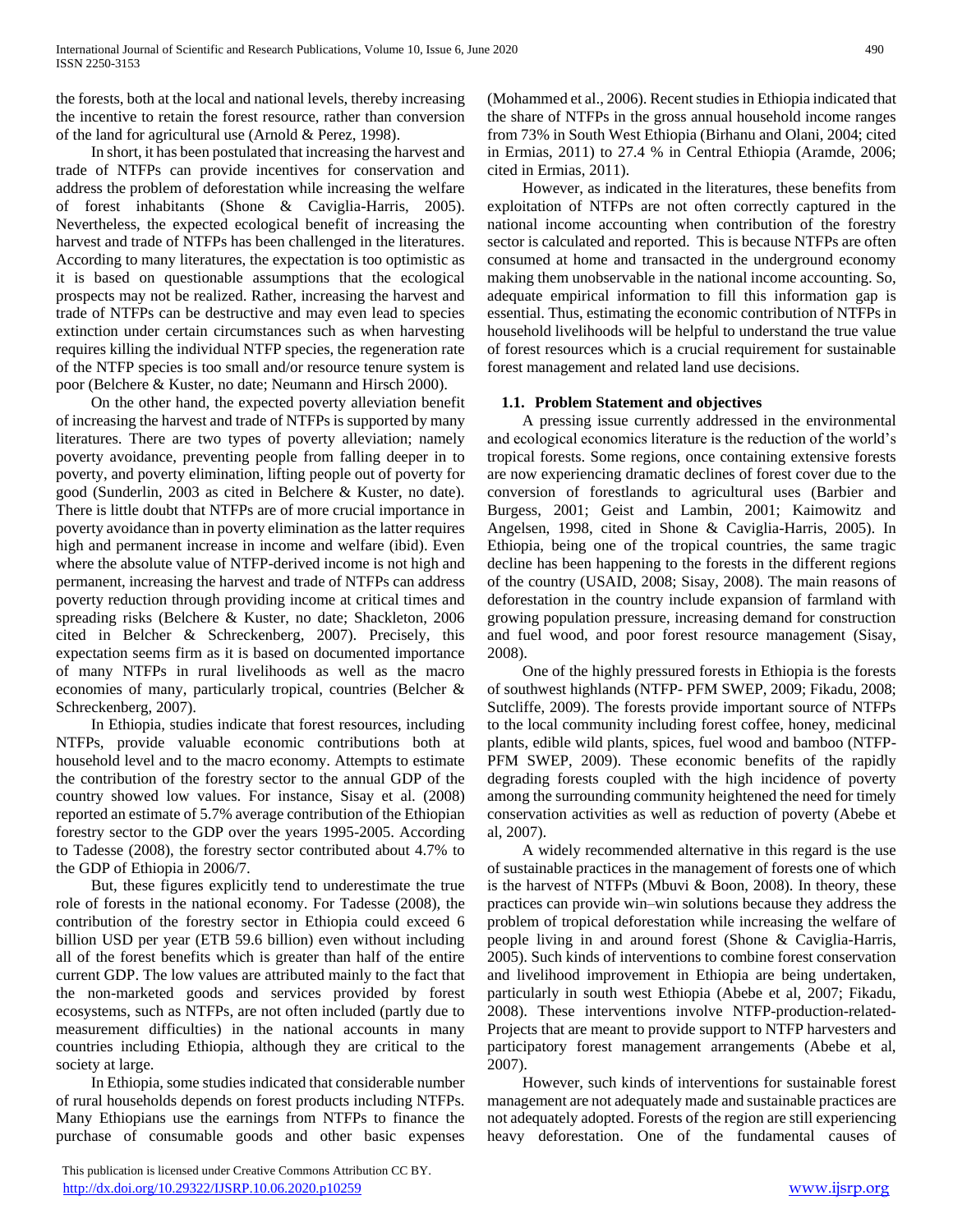deforestation is that forests are often undervalued. The total economic value of not only the timber products they produce, but also the NTFPs, the environmental services and the existence values they provide are not fully considered when policy and investment decisions are made to destroy forests (Sutcliffe, 2009). An appropriate solution to this problem requires sufficient knowledge on the value of forest goods & services (including NTFPs) among the different forest stakeholders and official decision makers. This is because forest stakeholders and decision makers need to figure out whether the benefits from forests in a sustainable system are large enough to outweigh benefits in the alternative use of forestland to adopt or enforce sustainable practices (ibid). Hence, according to Fikadu (2008)**,** there is an urgent need to undertake detailed land evaluation of the high forest areas to determine where controlled expansion of agriculture should take place, sustainable logging can be allowed, and where pristine forest should be preserved for biodiversity conservation.

Unfortunately, lack of adequate information on forest benefits often constrains the possibility of making informed decision and even distorts the true value forest resources. This is because complete data on forest benefits is often difficult to obtain as they include some non-marketed forest goods & services that are difficult to measure without detailed empirical assessment (Tadesse, 2008). Thus, estimating the benefits from forests at the household level is very helpful to expose the true value of forests and make an informed decision regarding the allocation of forestlands. This study was meant to reflect on the potential of NTFPs management in sustainable forest systems as a strategy for simultaneous solution towards alleviating poverty and reducing deforestation around the forests of South West Ethiopia. For the seek of the same, the main objective of this study was to investigate the contribution of NTFPs to household livelihoods and household dependence on them in the case of Yeki Woreda forest in the south west of Ethiopia. The specific objectives included: i) identifying the major NTFPs produced by households ii) estimating NTFPs contribution to household income (subsistence and cash) iii) assessing the utilization in the household and relative importance in rural lives of NTFPs, and iv) identifying the factors that explain household dependence on incomes from NTFPs in the case of households living around the Yeki woreda forest, south west Ethiopia.

## II. LITERATURE REVIEW

## **1.2. Defining NTFPs**

 The study of non-timber products is represented by initiatives arising from varied fields of study and desires. This has led to no conventional agreement on a universally acceptable terminology to describe the products of interest. The term 'minor forest products has been used by the FAO/IUFRO so far though it has many shortcomings and more or less passed out of general use in the early 1990s (Wong, 2000). Instead, a plethora of alternative terms has grown up with single terms sometimes having a range of interpretations yet none of them are universally recognized. These terminologies include: non-timber forest products, alternative forest products, minor/miscellaneous forest products, non-timber plant products, non-timber resources and values, nonwood forest benefits/products/resources, non-wood goods and benefits/services, special forest products, etc(ibid).

 This publication is licensed under Creative Commons Attribution CC BY. <http://dx.doi.org/10.29322/IJSRP.10.06.2020.p10259> [www.ijsrp.org](http://ijsrp.org/)

 As the terminologies for NTFP are varied and subject to conventional controversies, so are the definitions. For instance, FAO revised definition of NTFP in 1995 and Chandresekharan (1992) characterize NTFPs as products of biological origin other than wood derived from forests, other wooded land and trees outside forests in which hedgerows can be considered other wooded land. Similarly, De Beer and Mcdermott (1989) defined NTFPs as those products encompassing all biological materials other than timber, but only those which are extracted from forests for human use. Another slightly different definition by M. P. Shiva (1998) states that all usufructs/utility products of plant, animal and mineral origins, including tourism & recreation services, except timber obtainable from forests or afforested land areas are termed as NTFP (PCS, 2008).The very wide ranging definition delineates NTFPs as any non-timber benefit arising from woodland which embraces all forms of microclimatic, hydrological, sporting, recreational and educational benefits as well as Christmas trees (SFC, 2005).

 Another view is that NTFPs are annually renewed nontimber products that require no management. This definition covers the fungi, berry, nut and pharmaceutical products but runs into difficulties over foliage/bark harvests, Christmas trees, wood fuel, and some other NTFPs, such as mosses, lichens and floral greens. It is also difficult to fit game into this definition as it is managed to some extent in many situations. Although NTFPs may be naturally occurring within a particular silvicultural regime, appropriate management may be beneficial to the natural resource. Similarly, although education and tourism/recreation benefits can be provided without management, the quality and extent of the benefits is often greatly enhanced by management. These benefits are an important part of the economic activity of the sector, and are key to ensuring its sustainability (ibid). Contrary to this, in another FAO Forestry Report, NTFPs have been defined by FAO as all goods for commercial, industrial or subsistence use derived from forests and their biomass, which can be sustainably extracted from a forest ecosystem in quantities and ways that do not downgrade the plant community basic reproductive functions (PCS, 2008).

 Generally, though there is general consensus that NTFPs should be useful to human society and not include timber (Wong, 2000); the definitions forwarded by different parties involve considerable differences in interpretations (often conflicting) regarding the range of products to be included in the definition of NTFPs. According to Neumann & Hirsch (2000), the definition of NTFP has proven to be inexact and difficult at times because it is "defined not by what it is, but by what it is not". Similarly, for Mallet (1999) this is because the limits of what constitutes a forest environment are not sufficiently clear. Forest products are traditionally defined as those that come from natural forests and the vast majority of plants and animals that are generally recognized as NTFPs are wild products of natural forests or species that have only recently been brought into cultivation and are still essentially genetically wild (Wong, 2000).

 If NTFPs are to remain distinct from agricultural products, there needs to be a line drawn between wild and cultivated products as all cultivated plants and domesticated animals were once wild. Some definitions of 'forest' also include other treedominated biodiverse systems such as plantations and agroforestry. However, permitting all products derived from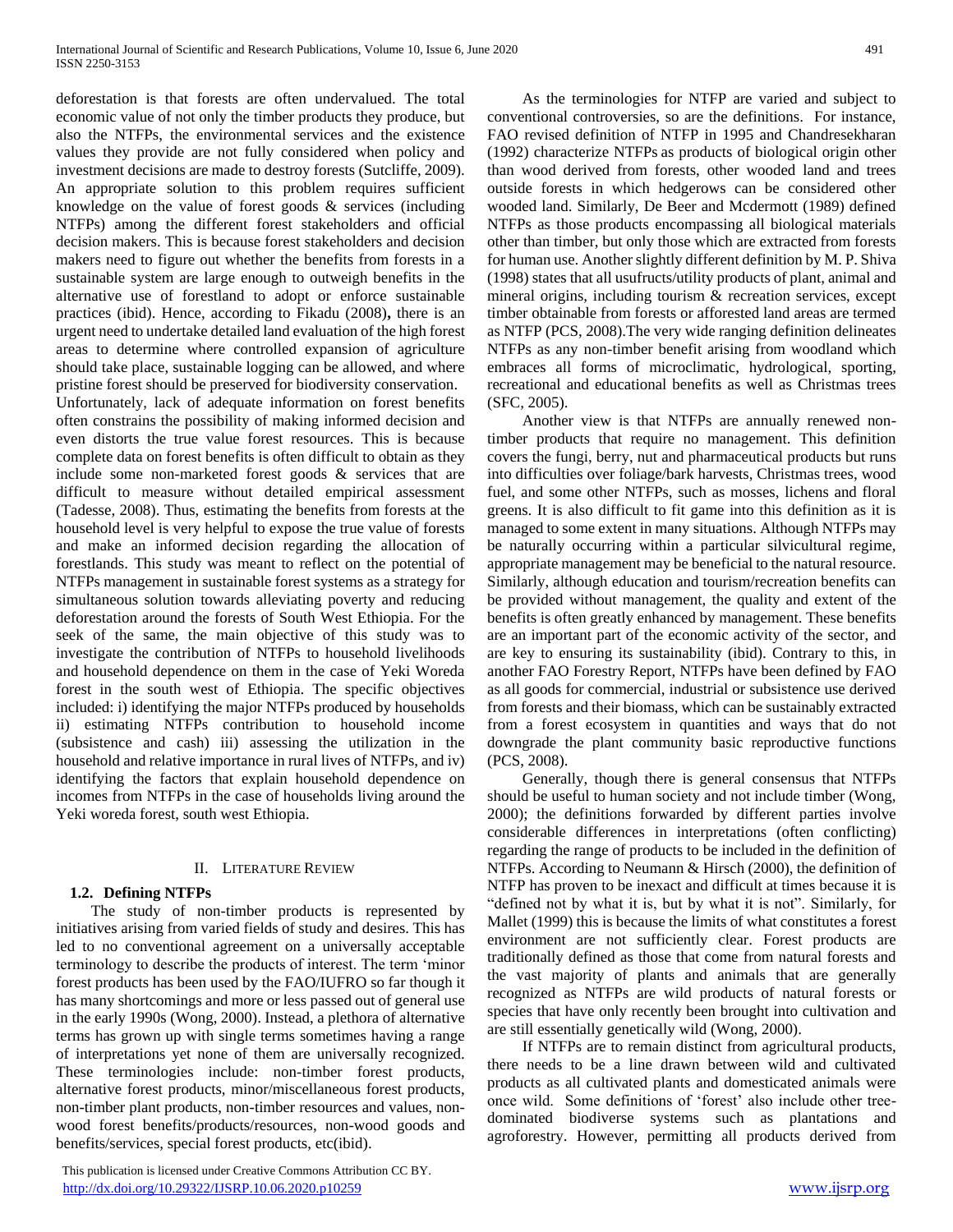diverse production systems would include highly modified cultivated crops which in no sense could be thought of as wild (and hence a NTFP). At the same time, there is also opposition to the inclusion of products from plantations, in particular, because they are artificial and have limited biodiversity. But such a definition would preclude plants that had been planted whether these were transplanted wildlings in a forest garden or enrichment planting of secondary forest. Besides the unclearness of definition of a forest environment, some difference in the definition of NTFPs comes from particular interests of the different disciplines. That is, for instance, some disciplines are interested in social and biological sustainability of forest environment, and thus are concerned that NTFPs should be coming from socially as well as biologically sustainable production systems (ibid).

 Thus it can be concluded that there is no single universally recognized and applicable definition of NTFP to be used for academic, research or policy purposes, and hence the choice of appropriate definition depends on the objectives of the particular purpose/activity. In this study, NTFPs are defined as those products of plant and animal origin harvested from managed and unmanaged forest ecosystems, used by the rural people either for home consumption or sold in the market other than processed timber and not including services derived from the forests.

# **1.3. The Roles of NTFPs in Rural Livelihoods**

 Forests and trees contribute in complex ways to the livelihoods of rural families. Rural households in the vicinity of forests often combine their agricultural production with collection of forest produce and make use of a multitude of such products (Ogle, 1996). Findings suggest that the rural poor are heavily, at times almost completely, dependent on forest income (such as NTFPs) for their livelihoods. One reason for this is the low capital requirements associated with them (especially NTFPs) though some studies identified situations in which only those with sufficient capital can reap the forest benefits (Neumann and Hirsch, 2000).

 The contribution of forest income to rural households must be seen in light of the role it plays in rural livelihoods. Following Cavendish (2003), we might distinguish between three different functions of NTFPs in rural livelihoods (Vedeld et al, 2004). The first function of NTFPs is as a Safety net against unexpected income shortfalls or cash needs. This role of NTFPs is in assisting households to cope in times of adversity manifested as unpredictable and irregular events that cause a temporary need for extra income (either shortfall of other incomes or extraordinary cash needs). Examples of such emergency events include family illness or death, natural disasters, economic crisis, and civil war. In these situations the changed or increased use of NTFPs is typically a coping strategy, with the products providing a 'safety' or 'emergency' net. During such times it is common for rural households to turn to NTFPs to tide them over what they perceive is a temporary setback. In this distinction, however, we do not use this term for the normal seasonal gap-filling functions that forests products often play, in particular before the main agricultural harvest. Another common usage of forests, which we also do not classify as safety net, is as a more regular income source for the poor who otherwise have few alternatives. It saves them from being even poorer (Vedeld et al, 2004; Shackleton & Shackleton, 2004).

 The second function of NTFPs in rural livelihoods is its regular uses in support of current consumption. NTFPs are important to maintain the current level of consumption and prevent the household from falling into (deeper) poverty, but with no or limited scope of lifting people out of poverty. This role would largely correspond with the term "coping strategy" as a livelihood security by livelihood benefits of the ordinary daily use of NTFPs. These livelihood security aspects are manifest primarily as a direct benefit to rural households, as most have limited access to cash incomes. Being able to collect and use NTFPs to meet daily needs for energy, shelter, food and medicine allows scarce cash resources to be used to secure other household needs. Three different sets of activities can be distinguished in this case. These include: 1) Seasonal Gap-Filling in which NTFPs are most extensively used to overcome seasonal food shortfalls—that is, before the main harvest; 2) Regular Subsistence Uses which include NTFP uses that are done more or less continuously throughout the year and consumed directly such as firewood, fodder, wild food (including meat), and medicinal plants; 3) Low-Return Cash Activities which rural households are normally involved in to have diversified livelihood strategies (such as collection of honey, meat, nuts, and so on) however, only those low-return activities (Vedeld et al, 2004; Shackleton & Shackleton, 2004).

 The third function of NTFPs in rural livelihoods is as a pathway out of poverty. Although NTFPs are extremely critical for the rural poor as a livelihood strategy, and often provide the means to close the income gap with wealthier classes, they rarely provide the means of socio-economic advancement (Neumann and Hirsch, 2000). Despite this, however, Some NTFPs can provide a means of socioeconomic advancement given favorable conditions (Neumann and Hirsch, 2000; Vedeld et al, 2004). Again, three different categories can be distinguished with in this function. The first category is the subsistence economy, with low product contribution and low integration in the cash economy.

However, though it would to some extent overlap with the category of low-return cash activities, this is not a subsistence economy in the conventional sense, as all cases have some cash income from the NTFPs and possibly also other sources. The second category is the diversified economy, with low product contribution and high integration. In this case, NTFP activities are maintained even in situations with a high degree of market integration and are able to compete with other cash incomegenerating activities. The third category is the specialized economy in which households focus on one particular NTFP with high product contribution and high integration (Vedeld et al, 2004). It is possible that relatively high rural incomes can be derived from NTFP extraction and sales, especially in situations where markets for high-value products are close to the resource base (Neumann and Hirsch, 2000).

 These three roles are of course interlinked, and particular products can serve the three functions simultaneously. The distinction is, however, useful to clarify the role NTFPs do play in rural household livelihood (Vedeld et al, 2004). Generally, NTFPs are most extensively used to supplement household income during particular seasons in the year and to help meet dietary shortfalls. Many agricultural communities suffer from seasonal food shortages, which commonly occur at the time of year when stored food supplies have dwindled and new crops are only just being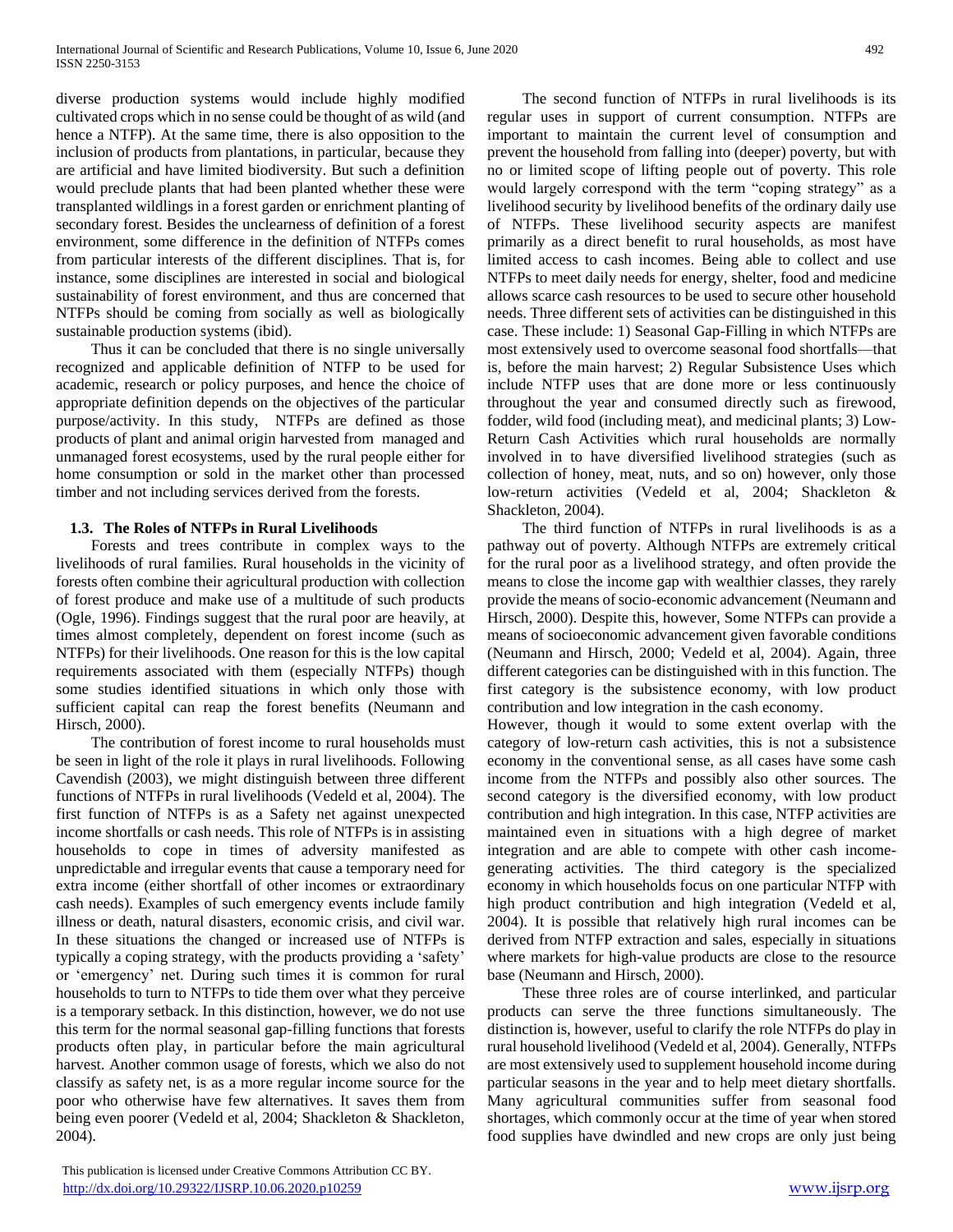harvested. During this period the consumption of forest and tree foods increases. Similarly, income-earning activities based on marketable forest products may be seasonal or year-round, or may be occasional when supplementary cash income is needed. Seasonality may reflect availability, needs for additional cash at particular points in the annual cycle (e.g., to purchase seed) or seasonal fluctuation in demand (e.g., for baskets for crop harvesting). NTFPs are also widely important as a subsistence and economic buffer in hard times (Arnold & Pérez, 1998).

# **1.4. Factors influencing household production of NTFPs**

 So far, it has been discussed that NTFP perform various functions in rural livelihood and that the majority of the rural households in the tropics produce NTFPs for different purposes. Although NTFP use by rural households is widespread, the extent of use and the quantities used vary depending on a number of factors affecting a household's decision to collect and use NTFP. Kant (2000:291), as cited in Kiplagat et al (2010), observes that due to the influence of social, economic or cultural dynamics which is usually manifested in terms of disparity in culture, gender, caste, ethnicity, political ideology, preferences, appropriation skills and settlements; communities acquire some sort of heterogeneity. Such disparities reflect the difference in capability and assets between households living close to forests and hence play a role in determining whether or not an individual household undertakes collection of forest products. Differences in capability and assets may be manifested by a complex set of factors such as levels of education, livestock and land holdings, awareness levels, age, gender, household sizes, and institutional arrangements within a given local context.

 Findings with respect to the influence of wealth on NTFP collection are mixed. Land and livestock are indicators of wealth and the more livestock and land households have, the more well off they are and the lesser they depend on NTFPs (Kiplagat et al, 2010). Owing to improved off-farm employment opportunities and access to credit, total household income (wealth) may be associated with reduced forest clearance as a supplementary income-generating activity. On the other hand, the ownership of more assets may allow households to fulfill the capital requirements for forest exploitation and, thus, to exploit more forest resources (Coulibaly-Lingani et al, 2009; Paumgarten & Shackleton, 2009; Godoy et al, 1995). A higher level of formal schooling, on the other hand, is associated with less forest cutting due to higher opportunity costs of time and increased social status and economic opportunities (Kiplagat, 2010; Coulibaly-Lingani et al, 2009). Increase in education levels is expected to improve the chances of securing better opportunities within or outside the village hence decreases in time allocated to NTFP extraction (Gunatilake, 1998 cited in Mohamed, 2007).

 In addition, intensity and type of NTFP collection is strongly linked to the gender. Women are often constrained in accessing and controlling land and forest resources, due to the construction of gender identities within households; and the physique needed to do certain jobs often prevents women engagement in certain NTFP collection activities. Furthermore, larger households (in terms of household size) clear more forest because they have more workers and more mouths to feed (Coulibaly-Lingani et al, 2009). But large households may also have lower per capita wealth/total income that they could be constrained to make much collection of

 This publication is licensed under Creative Commons Attribution CC BY. <http://dx.doi.org/10.29322/IJSRP.10.06.2020.p10259> [www.ijsrp.org](http://ijsrp.org/)

forest products as they could fail to fulfill the associated capital requirements. The age of the head of household may be positively related to forest resource utilization until a peak of physical strength is reached as older people may possess superior knowledge about various forest resources, and may utilize more medicinal plants and wild foods (Coulibaly-Lingani et al, 2009; Mohamed, 2007).

 Distances to forests and markets are common external forces that often influence forest extraction. The farther the forest from household, the longer it takes to reach forests, the higher the opportunity cost for the collection of NTFP and, thus the lower the interest to collect NTFP (Coulibaly-Lingani et al, 2009). Similarly, distance to market play an important role in enabling forest-dependent households to realize a significant part of their cash income through sale of NTFPs. Increased market access provided with markets situated near forest villages offer more market outlets for NTFPs, facilitate opportunities for better resource rent via reducing the transaction costs, and expands the size of NTFPs produced thereby (Ndoye et al, 1998).

 Similarly, the titling of land results in significantly greater alterations of NTFP tenure and use. Legal title deeds are far more secure than customary claims based on ambiguously defined, usually unwritten property rights. Property rights are often poorly defined and local people may not have legal rights to use the forest. In contrast, open access resources offer opportunities for people with limited resources; the inability to exclude competitors often prevents producers from making a good living from those resources (Belcher et al 2005, cited in Mohamed, 2007). In the absence of clearly defined access, most commercially valuable NTFP will be over harvested in the wild and the potential to sustainable harvesting for livelihood enhancement will be limited. On-farm cultivation will increase the economic value of NTFP to landowner households, but will decrease NTFP access for landless households. On-farm cultivation of high value NTFP may reduce pressure to harvest from the wild, but may increase incentives to clear forest to cultivate these new crops. Therefore, the status of tenure partly determines the role of NTFP in the household livelihood (Neumann & Hirsch, 2000; Mohamed, 2007)

## III. RESEARCH METHODOLOGY

# **3.1. the study area**

 The study was conducted in the Yeki Woreda. The woreda is one of the three woredas in the Sheka Sone in the SNNPRS (Figure 1). It is situated 565 kilometers away from Addis Ababa and 880 kilometers from Hawassa in the southwest Ethiopia, and lies between 7.2 & 7.43 degrees latitude north and 35.32 & 35.75 degrees longitude east. It shares boundaries with Bench-maji Zone in the south, Keffa Zone in the east, Gambella Region in the west and Anderacha Woreda of the same zone in the north (YWSEP, 2010/11).

 Yeki Woreda lies in the highland areas of the Southwestern Ethiopia that constitutes the upper catchments of several important rivers, such as Baro, Akobo and Omo rivers. The rainfall pattern in the region, where the study woreda is located, is uni- modal from April through to October although rain can fall in any month (FA & SOSSE, 2011; NTFP- PFM SWEP, 2009). The woreda contains different climatic zones including 'dega'/ moist (15%),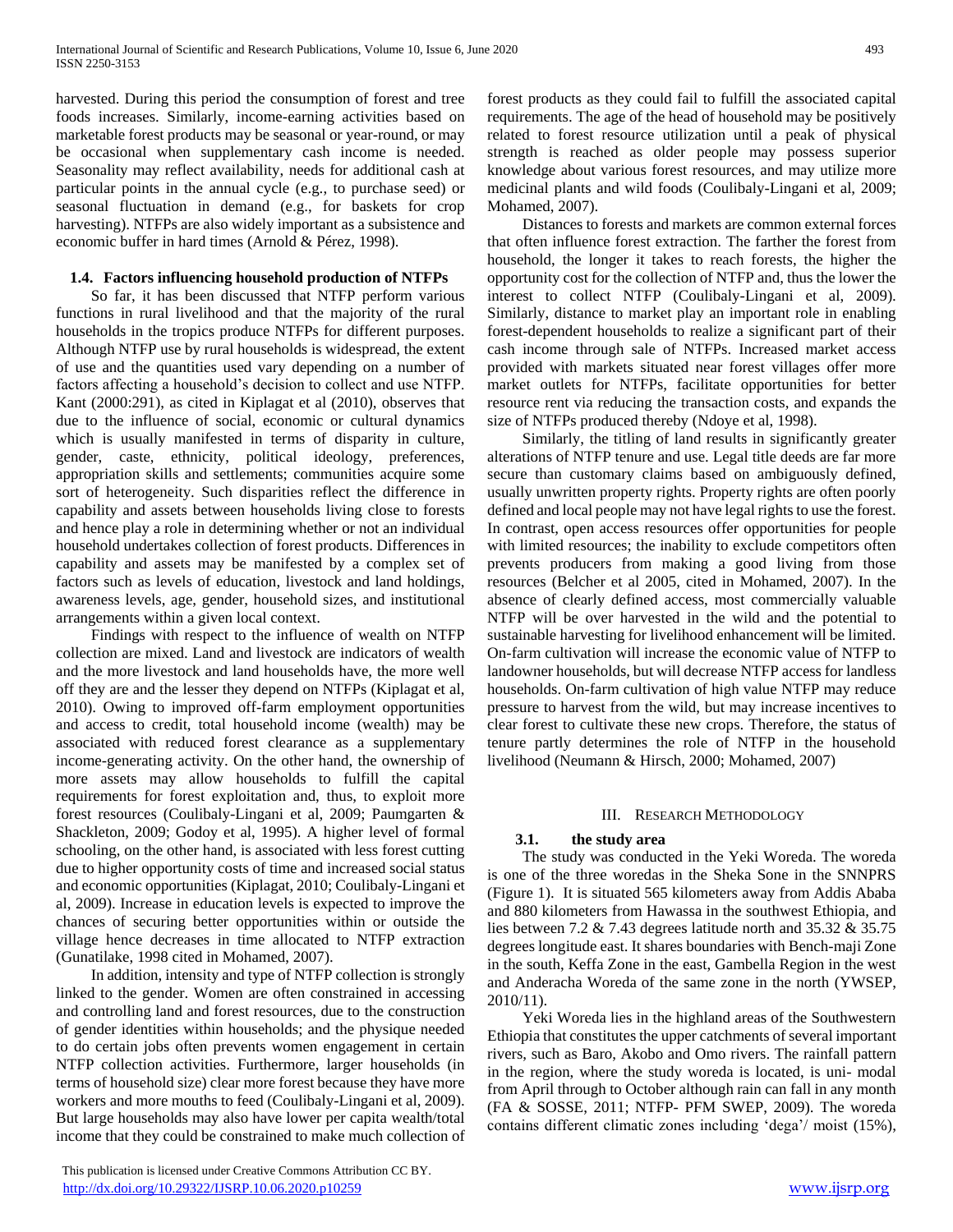'woina-dega'/ warm sub-moist (15%) and moist 'kola'/ warm moist (70%) (YWSEP, 2010/11).

Yeki is a small woreda covering a total of 48871 hechtares of land in area. The woreda has wide forest cover most of which lies in the north part of the district (to the north of Tepi town) **(**YWSEP, 2010/11**)**. Currently, the land use pattern shows that 8033 ha are forest land with 34229 ha, 1785 ha, and 386 ha used for farmland, grazing land and wetland out of the total area of the woreda respectively. Estimated to be more than 1000 hectares in size, Yeki Forest is very dense in parts. The dominant tree species in the forest include Weyra (Olia), Wanza (Cordia), Yezinjiro-Wenber ('Monkey's Seat'), Kerero (Angeria), Getema (Shifleria), Bisana (Croton) and Tikur-Enchet (Prune). On the other hand, Yeki forest is in a general state of disturbance mainly owing to illegal agricultural land expansion, illegal overgrazing and conflict between community members over NTFPs (FA & SOSSE, 2011). Considerable areas of the forest are cleared every year due to agricultural expansion and rising private investment ventures. Deforestation rates are estimated to be 2,530 ha/yr within which is approximately 1 percent per annum. In 2008 a group of community members illegally attempted to clear the forest for coffee plantation. In response the government excluded the community from the forest. Regeneration has improved, and the forest is currently still rehabilitating. In general, the forest areas proximal to human settlements are disturbed, whilst those further away are denser and less disturbed (FA & SOSSE, 2011; NTFP-PFM SWEP, 2009).



*Figure 1: Map Location of Shekka Zone/Yeki Woreda*

 Regarding population, based on the 2008 population census, the population of Yeki Woreda was projected to be 119133 in 2010/11 of which 60635 are males and 58498 are females. Similarly the average population density is about 198 per kilometer square though it varies across kebeles within the woreda (YWSEP, 2010/11).

 Agricultural practices are the main livelihood sources for the majority of the inhabitants. Individual income-scoring results shows that wild coffee is by far the dominant NTFP, the only other used for cash income being honey, smaller quantities of which are sold by some households. In addition, cardamom, black pepper ('timiz'), and timber for houses, farm tools, fencing and ladders are also common NTFPs but mostly for home consumption and

 This publication is licensed under Creative Commons Attribution CC BY. <http://dx.doi.org/10.29322/IJSRP.10.06.2020.p10259> [www.ijsrp.org](http://ijsrp.org/)

they are important sources of cash income. Coffee sales are the biggest source of income with the widespread crop enset (false banana) being second in many cases. The other common crop cultivated in the Woreda is sorghum which mostly is used for home consumption. Livestock is an important off-farm activity besides day labouring, renting property, and petty trading. In the PFM program kebeles alone, the woreda has 48935 cattle, 11462 sheep, 5544 goat, 219 mule, 1000 horse, 47264 hen and 1643 donkeys (FA & SOSSE, 2011).

 Recently, NTFP- PFM projects are being designed and implemented in south west Ethiopia with the main objective of maintaining a forested landscape in the region and supporting improved livelihoods of local communities through establishment of sustainable practices based on NTFPs. This is particularly done by establishing village level PFM Associations as legal entities. The PFM Associations are developing forest management plans which set out sustainable NTFP harvesting activities that maintain the integrity of the forest. The PFM Associations are supported by local Government Rural Development Coordinating Offices and NGO's. One of the program woredas is the Yeki Woreda which has got 13 kebeles, out of 22 kebles in the woreda, to be included in the PFM project (FA & SOSSE, 2011; Abebe et al, 2007; NTFP- PFM SWEP, 2009).

## **3.2. Data Collection Method**

 The study mainly used primary data that was collected through group discussions and household survey. In the group discussions, individuals who have lived in the area for a long time and have good knowledge of the study area were included. It was conducted by forming small groups of size  $5 \& 6$ . The group discussions provided general information on trends in forest cover, forest benefits, major NTFPs and their relative importance to livelihoods and marketing of NTFPs.

 In the household survey, a preliminary semi-structured questionnaire was prepared and was further developed through reconnaissance survey. Using the information from the reconnaissance survey and group discussions, the production year was divided into three locally identified seasons to describe the patterns of livelihood activities in the study area. Then information related to income and expenditure was collected separately for each season. Such a questionnaire design was chosen to help respondents remember their incomes and expenditures more accurately. The questionnaire included questions about households' socio-economic and demographic characteristics, households' major assets, access to credit, households' collection and marketing of and annual revenue from NTFPs, and households' annual incomes from the different income sources and the associated expenditures.

 The draft questionnaire was tested with some households not included in the sample before the survey was conducted. On the basis of the pre-test result, the necessary modifications were made before the final questionnaire was prepared. Then, enumerators familiar to the study area were recruited and trained, and finally, the survey was undertaken in January of 2012.

## **3.3. Sampling Method**

 Based on reconnaissance survey, potential NTFP kebeles were identified and specific survey kebeles were selected. Out of 13 potential NTFP kebeles in the study area, three were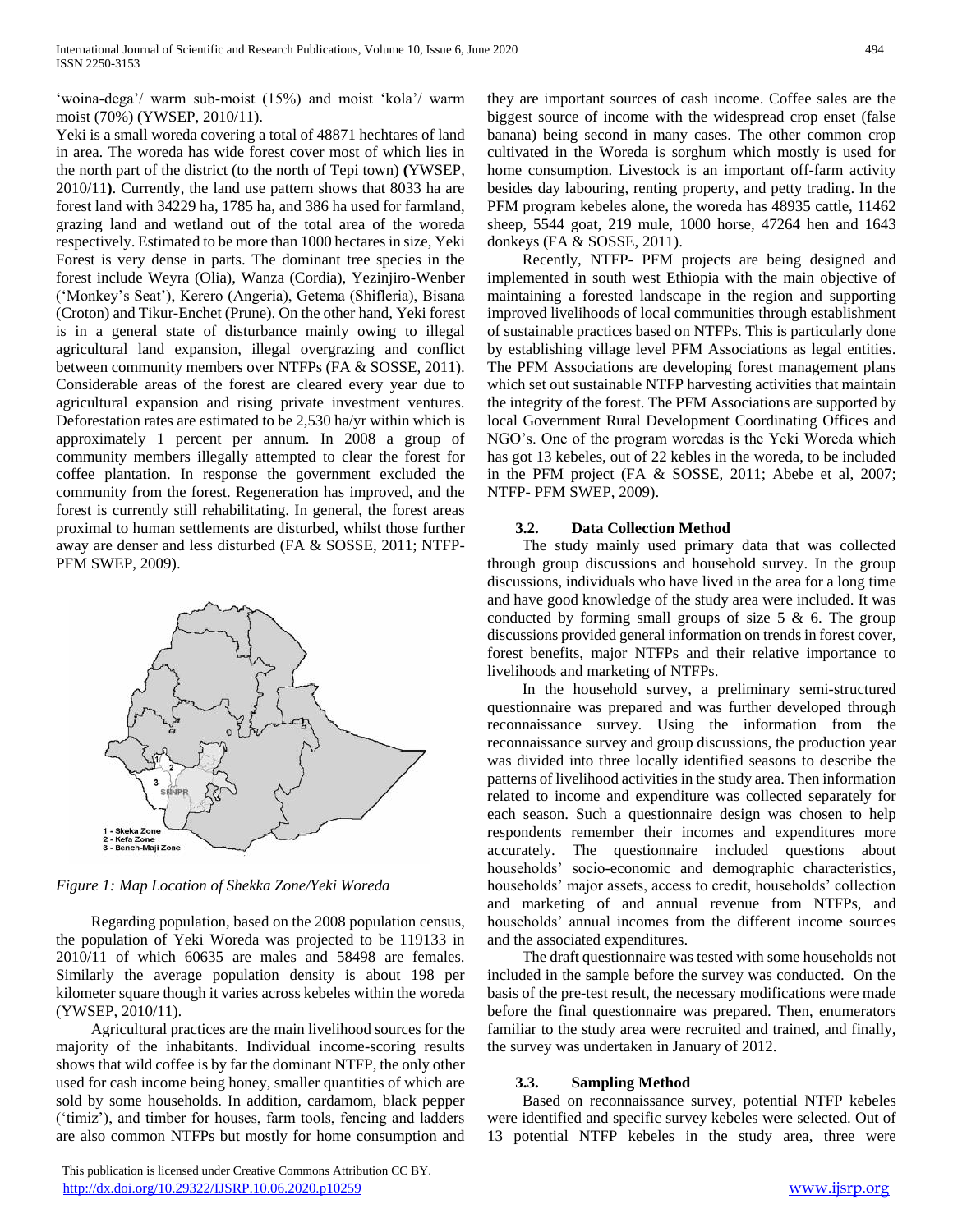purposively selected based on availability of NTFPs. Namely, the selected survey kebeles were Ermich, Kubito and Depichinegawa. The total sample size in this study was determined using the commonly used rule of thumb that states the minimum size of sample as  $N \ge 50 + 8$  m, where 'N' is minimum number of households and 'm' is the number of explanatory variables (Green, 1991). The explanatory variables planned to be used in this study were twelve with which the applied rule of thumb suggests the minimum sample size to be 146 (N  $\geq$ 50 +8 x 12  $\geq$  146). Accordingly, a total of 170 farm households were randomly selected from the selected survey kebeles. However, the allocation of sample size across survey kebeles was made based on the proportional to size techniques of sample allocation so that all sample units would have equal chances of being selected.

## **3.4. Data Analysis and regression models**

 To meet the objectives of the study, the data collected from survey was first checked carefully and then processed. During the data checking 16 questionnaires were found incomplete and removed from data processing and analysis. Then, the data processing was done with the remaining 154 questionnaires.

 Income in this study includes both subsistence and cash incomes. Accordingly, the calculation of the incomes, particularly from households' collection of NTFPs, involved the use of actual and surrogate market prices. Household incomes were calculated using market prices on the basis of information obtained from the respondents when available and, otherwise, surrogate market prices were used. And, all costs for material inputs, hired labour, transportation and marketing were deducted from the gross household incomes obtained from the corresponding income sources.

 Then, the data was coded and entered into a computer. The entered data was used to make descriptive and econometric analyses. The descriptive analysis was employed to identify the major NTFPs, estimate their contribution to household incomes, and assess the households' utilization of them and their relative importance in rural lives.

 The factors that determine household dependence on NTFP incomes were identified using econometric analysis. For the same purpose, first, a binary logistic regression of household participation in NTFPs production was run on a set of socioeconomic variables for the purpose of identifying factors that explain the likelihood a household participates in NTFP production. Then an OLS regression of the share of NTFPs income over a set of socioeconomic factors was employed to identify factors that determine the degree of household dependence on NTFPs.

 Before the regressions were made, however, the fitted logistic and OLS models were tested for the assumptions of classical linear regression models. One of the classical assumptions is no multicollinearity exists between the explanatory variables that any of them are not a perfect linear combination of one or more of the remaining explanatory variables. The customary rules of thumb, however, state that multicollinearity problem is tolerable as long as the variance inflation factor (VIF) does not exceed 10 for any of the continuous explanatory variables and the coefficient of contingency for any of the dummy variables is close to zero**.** The highest VIFs in this study were equal to 2.846 (OLS model)  $& 3.294$  (logit model), and the highest coefficients

 This publication is licensed under Creative Commons Attribution CC BY. <http://dx.doi.org/10.29322/IJSRP.10.06.2020.p10259> [www.ijsrp.org](http://ijsrp.org/)

of contingency were 0.037 (OLS model) & 0.02272 (logit model) suggesting that there is no serious multicollinearity problem in the respective models.

 Similarly, classical linear regression model assumes constant error variance. In this study, the Breusch-Pagan heteroskedasticity test for the OLS model indicated that the error variance is constant (chi2(1) = 0.22; Prob > chi2 = 0.6405) and hence there is no problem of heteroskedasticity. On the other hand, the test for outliers indicated the existence of influential outliers. According to the customary rules of thumb, observations with cook's D values greater than 1 and 4/n are highly influential and moderately influential outliers, respectively, where n is the number of explanatory variables. In this study, 1 highly influential outlier and 13 moderately influential outliers were found in the logit model whereas there were no influential outliers in the OLS model according to cook's D results. Accordingly, robust logistic regression was run to correct for outliers.

 The logistic model was used because it is reasonable in describing the relationship between the response and the explanatory variables, and its closer approximation to the cumulative normal distribution and mathematical simplicity **(**Shariff et al, 2009) besides its wide application in related studies so far. The logistic distributions function (ibid) for identification of the user and non-user farmers of NTFPs can be defined as:

$$
P_i = \frac{e^{Z_i}}{1 + e^{Z_i}}
$$

 Where *Pi i*s the probability of being user for the ith observation and *Zi* is a set of socioeconomic factors affecting participation (*Xi*) and the disturbance term (*Ui*) expressed as:

$$
Z_i = \beta_0 + \sum_{i=1}^n \beta_i X_i + U_i
$$

Where  $\beta_0$  is the intercept,  $\beta_i$  are the slope parameters in the model and n is the number of explanatory variables.

The dependent variable in the OLS model was the share of NTFP income in household total income and the following econometric model was was employed:

$$
Y_i = \beta_0 + \sum_{i=1}^n \beta_i X_i + e_i
$$
  
Where:  $Y_i$  is the share of NTFP income;  $\beta_0$  and  $\beta_i$  are the

intercept and slope parameters, respectively, and  $e_i$  is the disturbance term.

# **3.5. EMPIRICAL MODEL AND VARIABLES USED IN THE ECONOMETRIC MODELS**

 The econometric analyses were based on the general frame work of rural household models which are frequently used in many studies to conceptualize the behavior of households in the use of environmental resources. Rural household models are broadly classified as separable and non-separable household models based on the possibility of separate consumption and production decisions by the household. This relates to whether farm output and factor markets exist, and whether there is a difference between market prices (of farm output and factors) and their values within the household – their shadow prices (Sadulete & Janvry, 1995; Löfgren and Robinson, 1999; Taylor and Adelman, 2002). Since markets are far from being perfect in the developing countries,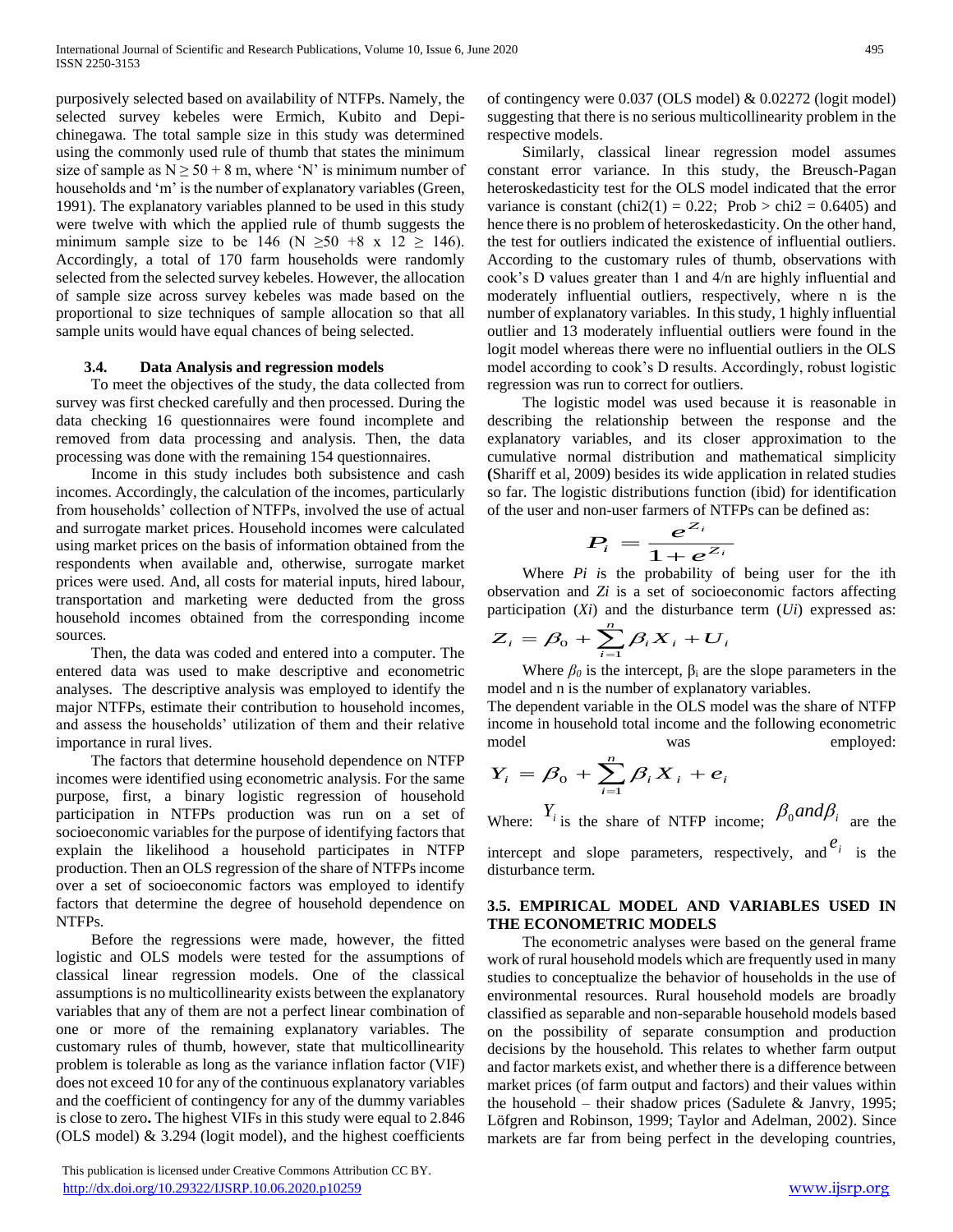household production and consumption decisions are nonseparable; that household decisions reflect both consumption and production needs of the household (Sadulete & Janvry, 1995; Löfgren and Robinson, 1999; Taylor and Adelman, 2002).

 Hence, the farm household cannot be viewed as separately maximizing profits as a producer and utility as a consumer. This makes the use of non-separable household models binding in empirical studies conducted in developing countries. And thus, the non-separable household model is widely employed in the investigation of production behaviors and factors affecting it including behaviors in the production of NTFPs. The model assumes that the household maximizes utility subject to production functions, balances for factors and commodities, and a cash constraint besides non-negativity constraints for sales and purchase variables. Utility is a function of quantity of household consumption of the different goods in the households consumption bundle. Household consumption can be satisfied from own production of consumption goods, sales of own production of goods, sales of factors of production, and/or from households cash/liquid assets (borrowed or own saving) (Sadulete & Janvry, 1995; Löfgren and Robinson, 1999; Taylor and Adelman, 2002). The production function represents the technical constraints to the quantity of output of the different products that can be produced with the factors of production available for the farm household. Output levels from different factor allocations are determined by the levels of technology revealed in the production function. The balance for factors represents the household's endowment of the different factors of productions which sets the maximum limits for output levels from a given factor allocation and factor incomes, other things kept constant. The quantity of factors used up in the household's production of goods cannot be more than what is available for the household (Sadulete & Janvry, 1995; Löfgren and Robinson, 1999; Taylor and Adelman, 2002).

 On the other hand, the balance for commodities represents the quantity of consumption goods and services (purchased or own production) available for consumption which sets the maximum

limits for utility levels from a given allocation of household total income (from production and factor incomes). The quantity consumed of consumption goods cannot be more than the sum of the quantities purchased and produced by the household. Similarly, the cash constraint represents the household's liquidity constraint to finance consumption and production (Sadulete & Janvry, 1995; Löfgren and Robinson, 1999; Taylor and Adelman, 2002).

 As this study was conducted in south west Ethiopia where markets are imperfect, as elsewhere in the LDC's, household production behaviors would be best explained by non-separable household models. Accordingly, the general framework of a non separable household model was used in this study to identify the factors affecting household's dependence on NTFPs from Yeki Woreda forests.

 From the end solutions of the utility maximization problem of households, the non-separable household model summarizes household consumption, production, sales and purchase prices, and allocation of production factors to be governed by wealth, access to credit and non-farm income, level of technology and a set of other household socioeconomic characteristics. For the purpose of studying the factors affecting dependence on NTFPs, the latent variable in the regression could be production of NTFPs or amount of labour allocated for it. In this study, total household production of NTFP was estimated as a dependent variable to analyze the relationship between household's dependence on NTFPs and factors influencing it. However, since households collect and use various types of NTFPs measured in different units, households' physical production of NTFPs were changed in to monetary values using actual and surrogate market prices.

 Additionally, the non-separable household model and review of literatures revealed that a number of socioeconomic factors influence NTFPs production. These were outlined to be used in this study although some of the proposed variables were modified during variable selection (Table 1).

| Variables         | Description                             | Type of Variable | Exp. Sign<br>Measurement /Value                  |
|-------------------|-----------------------------------------|------------------|--------------------------------------------------|
| <b>PNTFP</b>      | Participation<br>in<br><b>NTFP</b>      | Dummy            | 1=participant,                                   |
|                   | collection                              |                  | $0=$ otherwise                                   |
| <b>INCNTFP</b>    | NTFPs Income                            | Continuous       | <b>ETB</b>                                       |
| <b>SHARENTFP</b>  | Share of NTFPs in total income          | Continuous       | No.                                              |
| <b>SEX</b>        | Sex of household head                   | Dummy            | $1 =$ male, 0=otherwise<br>$+/-$                 |
| AGE               | Household head age                      | Continuous       | Years<br>$+/-$                                   |
| <b>FAMSIZE</b>    | No. of household members                | Continuous       | No.<br>$+/-$                                     |
| <b>LABEDOWMT</b>  | No. of working age household<br>members | Continuous       | No.<br>$+$                                       |
| <b>DISTTOWN</b>   | Distance to market town                 | Continuous       | <b>Walking</b> hours<br>$\overline{\phantom{a}}$ |
| <b>DISTFOREST</b> | Distance to forest                      | Continuous       | Walking hours<br>$\overline{\phantom{a}}$        |
| <b>LIVESTOCK</b>  | No. of livestock                        | Continuous       | Tlu<br>$+/-$                                     |
| <b>CREDIT</b>     | Access to credit                        | Dummy            | $1 =$<br>$0=$<br>received,<br>$+$<br>otherwise   |
| <b>LANDSIZE</b>   | Total land owned                        |                  | Hectares<br>$+/-$                                |
| <b>OFFINC</b>     | Availability<br>of<br>non-farm          | Dummy            | $0=$<br>$1 =$<br>available,<br>$^{+}$            |
|                   | income                                  |                  | otherwise                                        |

*Table1: Definition of variables and expected signs*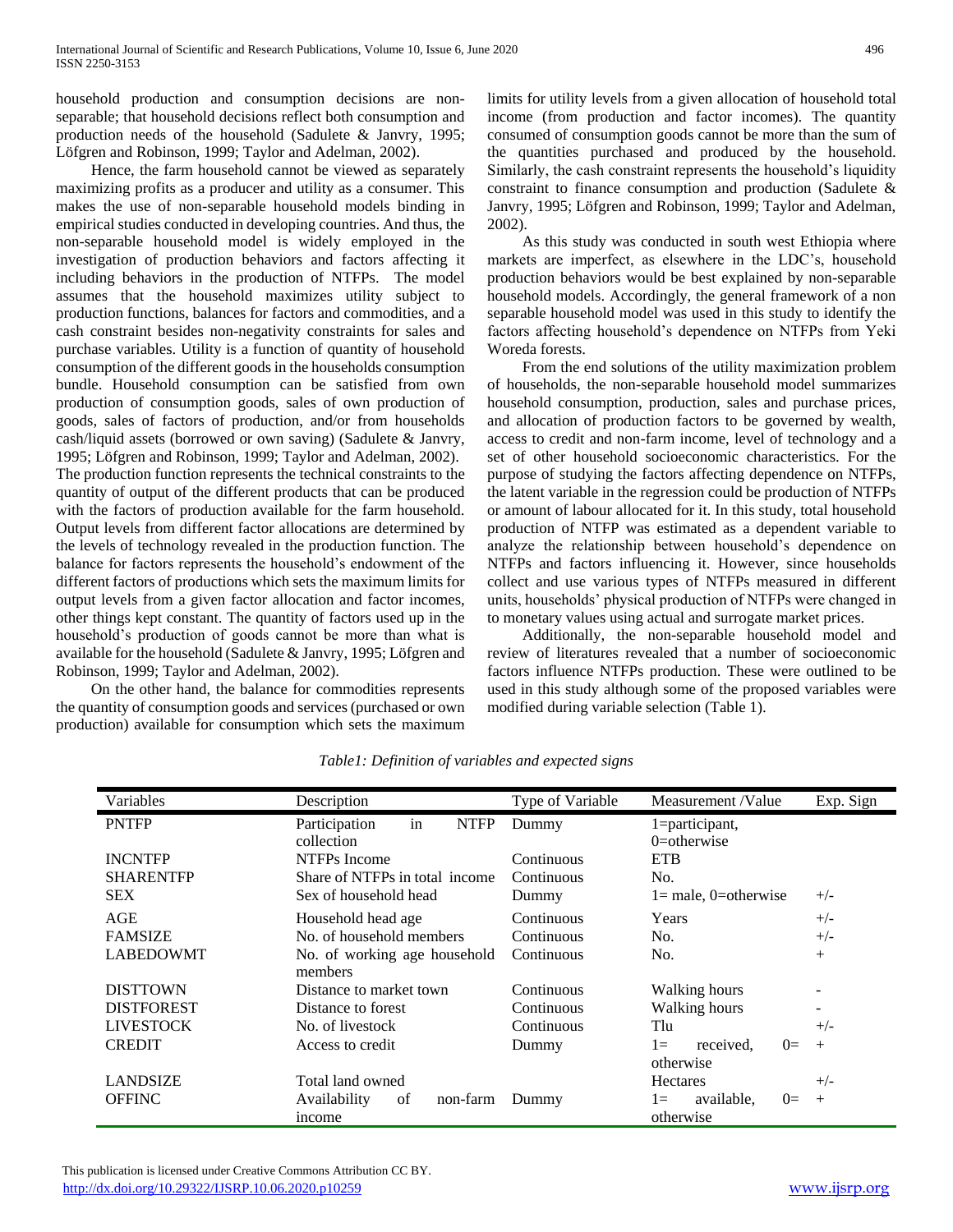| <b>YRESIDENCE</b> | <b>Duration</b><br>household<br>of | <b>Continuous</b> | Years              | +                        |
|-------------------|------------------------------------|-------------------|--------------------|--------------------------|
|                   | residence in the study area        |                   |                    |                          |
| EDUCATION         | Education of household head        | Continuous        | Years of education | $\overline{\phantom{a}}$ |
| <b>MARRIED</b>    | Marital status of household        | Dummy             | married.<br>$l =$  | $() = +$                 |
|                   | head                               |                   | otherwise          |                          |

#### IV. RESULTS AND DISCUSSIONS

# **4.1. RESULTS**

## **4.1.1. Socioeconomic Characteristics of Sample Households**

 The households in the sample population exhibited varied socioeconomic characteristics. Out of the total sampled households 12.4 % were female headed households. Similarly, about 8.4% of the total sampled households were unmarried.

The age of household head showed a wide range in the sampled population and the mean age of household head was about 41 years (Table 2). The age composition of the sample population reveals that majority of the household heads are particularly adult working age population. Most of the sample population (63.6%) was below

the mean age. About 31.2% of sampled population was less than 35 years of age and only 5.2% of them were above 64 years of age while the rest of them (63.6%) were from 35 to 64 years of age. The average educational level of household heads was around 4 years (Table 2) and the majority of the sampled households were educated. About 85.1% of the household heads were primary education and the remaining were illiterate (7.8%) and high school or above (7.1%). Similarly, the majority of the sampled households (59.1%) were immigrants and the rest (40.9%) were native to the study area. In the ethnic composition of the sample population, the majority of the respondents were Shekicho (61.7%) and Keficho (20.8%) while Menja and Mezenger accounted for 5.19 % & 0.65%, respectively, and Amhara and Oromo accounted for 5.84% each

.

| <b>Household Characteristics</b>     | N   | Min.     | Max.  | <b>Mean</b> | Sta. Dev. |  |
|--------------------------------------|-----|----------|-------|-------------|-----------|--|
| Age                                  | 154 | 21       | 80    | 40.9        | 12.6      |  |
| Education                            | 154 | $\Omega$ | 13    | 4.2         | 3         |  |
| Numbers of family members (Total)    | 154 |          | 14    | 4.8         | 2.6       |  |
| Number of working age family members | 154 |          | 13    | 3.1         | 1.9       |  |
| <b>Land holding</b>                  |     |          |       |             |           |  |
| Total land holding (ha)              | 154 | 0.021    | 5.125 | 0.99        | 0.88      |  |
| Land holding per person (ha/person)  | 154 | 0.004    | ↑     | 0.24        | 0.23      |  |
| Landholding per worker (ha/worker)   | 154 | 0.009    | ◠     | 0.36        | 0.29      |  |
| <b>Livestock holding</b>             |     |          |       |             |           |  |
| Number of livestock (tlu)            | 154 |          | 34.8  | 3.6         | 4.7       |  |

 Both large and small households were included in the sampled population. The mean number of family members and number of working age family members in a household were 4.8 and 3.1, respectively. Similarly, wide variations in household's possession of assets were also exhibited in the sampled population. Land is a main household asset in the sampled population. All of the sampled households possess some size of land the minimum land holding being 0.021 hectares. The mean total land holding of sampled households was about 0.99 hectares and, the mean land holding per unit household member and unit household working age member were 0.24 and 0.36 hectares, respectively (Table 2). Livestock is another fixed asset of households. About 83.7% of the respondents practice livestock rearing while 16.3% of the respondents do not have any livestock. Livestock holding also showed wide range in the sampled population (Table 2) and the average number of livestock in tlu was about 3.6.

 The majority of the sampled households had limited access to credit and non-farm income. Only about 9.8% of the sampled households earned non-farm income while the rest (90.2%) did not earn any non-farm income. Similarly, only 18.8% of the

 This publication is licensed under Creative Commons Attribution CC BY. <http://dx.doi.org/10.29322/IJSRP.10.06.2020.p10259> [www.ijsrp.org](http://ijsrp.org/)

respondents received credit services and the remaining 81.2% of the respondents did not receive any credit.

#### **4.1.2. Access to Forests and Markets**

 The group discussions and key informant interviews indicated that access to forests is not regulated though the study area is one of the Woredas targeted for participatory forest management. Key informants stated that the forest is a state property and the local government is on the way to implement participatory forest management practices through organizing forest dependent households in cooperatives. It was planned to establish formally recognized user groups (cooperatives) and hand over the forests to them on the basis of contractual agreements. The contractual agreements will provide a legal accountability upon the user groups and then will be utilized to monitor and enforce sustainable forest use. Yet, practical implementation has not progressed beyond delineation of some of the forests and no single user group was formally established. Except the prohibition of timber production, which is considered an illegal activity, the exploitation of other forest products was not regulated. There were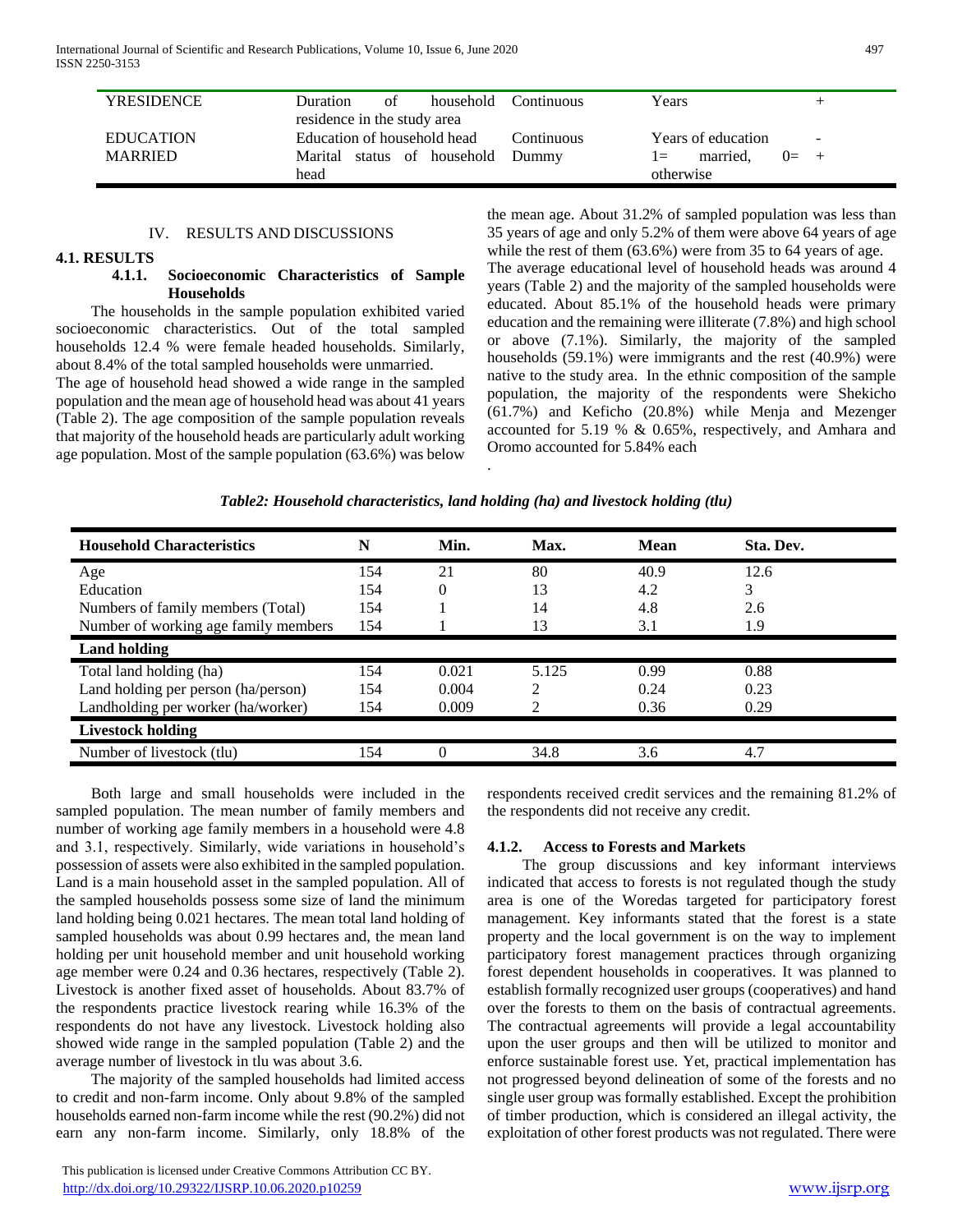no clearly articulated harvest rules being enforced till the survey was completed.

 The group discussions indicated that access rules are unclear and that some believe the forest to be an open access property. It was recognized that there is some community claim on the forest based on traditionally inherited access rights practiced through a customary forest use system called *'Kobo'*. However, these rights were not yet formally recognized in the study area and are not enforced. Those claiming the rights are not legitimate to prevent access by others and to practice the customary rights they claim. While forest land is *de jure* state property, the surrounding dwellers usually harvest from the forests with no formally recognized access rights. Therefore, the situation was a confusion of weakened customary rights mixed with poorly enforced state property that led to a *de facto* open access situation.

 In the survey, about 40.3% of the sampled households used NTFPs and claimed customary access rights through '*Kobo'*, 19.5% of them used NTFPs with out the traditional rights and the rest of them did not use NTFPs. The average distance from homestead to forests was about 1.64 in walking hours.



 Group discussions also indicated that households in the study area collect NTFPs from forests and sell them both in the local markets to consumers and to local traders. However, the marketing of NTFPs is a difficult task mainly because of the need to travel long distances to markets whereas there is lack of transport services. Usually, pack animals are used to transport NTFPs. In the survey, the average distance from homestead to market town was about 1.3 in walking hours. Similarly, about 54% of the sampled households sold NTFPs collected from forests in the study area of which 72.3%, 19.3% and 8.4% sold their NTFPs to local traders, consumer markets and both markets, respectively (Figure 2).

# **4.1.3. NTFP Availability and Use Patterns**

 Information from group discussion has reflected that households in the study area are considerably dependent on forest resources, particularly collection of NTFPs, in their livelihood. Almost all of the participants emphasized on the importance of forest benefits, both environmental and livelihood. Regarding forest benefits, participants enumerated a number of NTFPs that are obtained from the local forests including coffee, honey, spices, wild foods, medicinal plants, fuel wood, bamboo, climbers, cosmetic species and fodder (Table 3).

**Market Types**

*Figure 2: Percentage Distribution of Households by Markets they Sold NTFPs* 

| <b>NTFPs</b>                                            | <b>Description</b>                              | <b>Remark</b>                     |
|---------------------------------------------------------|-------------------------------------------------|-----------------------------------|
| Coffee                                                  | Wild coffee                                     | Commercial but scarcely available |
| Honey                                                   | From hanging beehives in forest<br>& wild honey | Important commercial product      |
| (Ethiopian<br>Korerima<br>cardamom/Aframomum corrorima) | Wild Spice                                      |                                   |
| Timiz (Long paper/ Piper capense)                       | Wild Spice                                      |                                   |
| 'Acho'                                                  | Wild food                                       | Used also for medicinal purposes  |
| 'Ero'                                                   | Wild food                                       |                                   |
| 'Komegno'                                               | <b>Medicinal NTFP</b>                           | Rarely used usually for own use   |
| 'Damakese'                                              | <b>Medicinal NTFP</b>                           | Rarely used usually for own use   |
| 'Tenadam'                                               | <b>Medicinal NTFP</b>                           | Rarely used usually for own use   |
| 'Suruma'                                                | <b>Medicinal NTFP</b>                           | Rarely used usually for own use   |
| 'Enkoko'                                                | <b>Medicinal NTFP</b>                           | Rarely used usually for own use   |

*Table 3: Types of NTFPs available in the study area (obtained from group discussions).*

 This publication is licensed under Creative Commons Attribution CC BY. <http://dx.doi.org/10.29322/IJSRP.10.06.2020.p10259> [www.ijsrp.org](http://ijsrp.org/)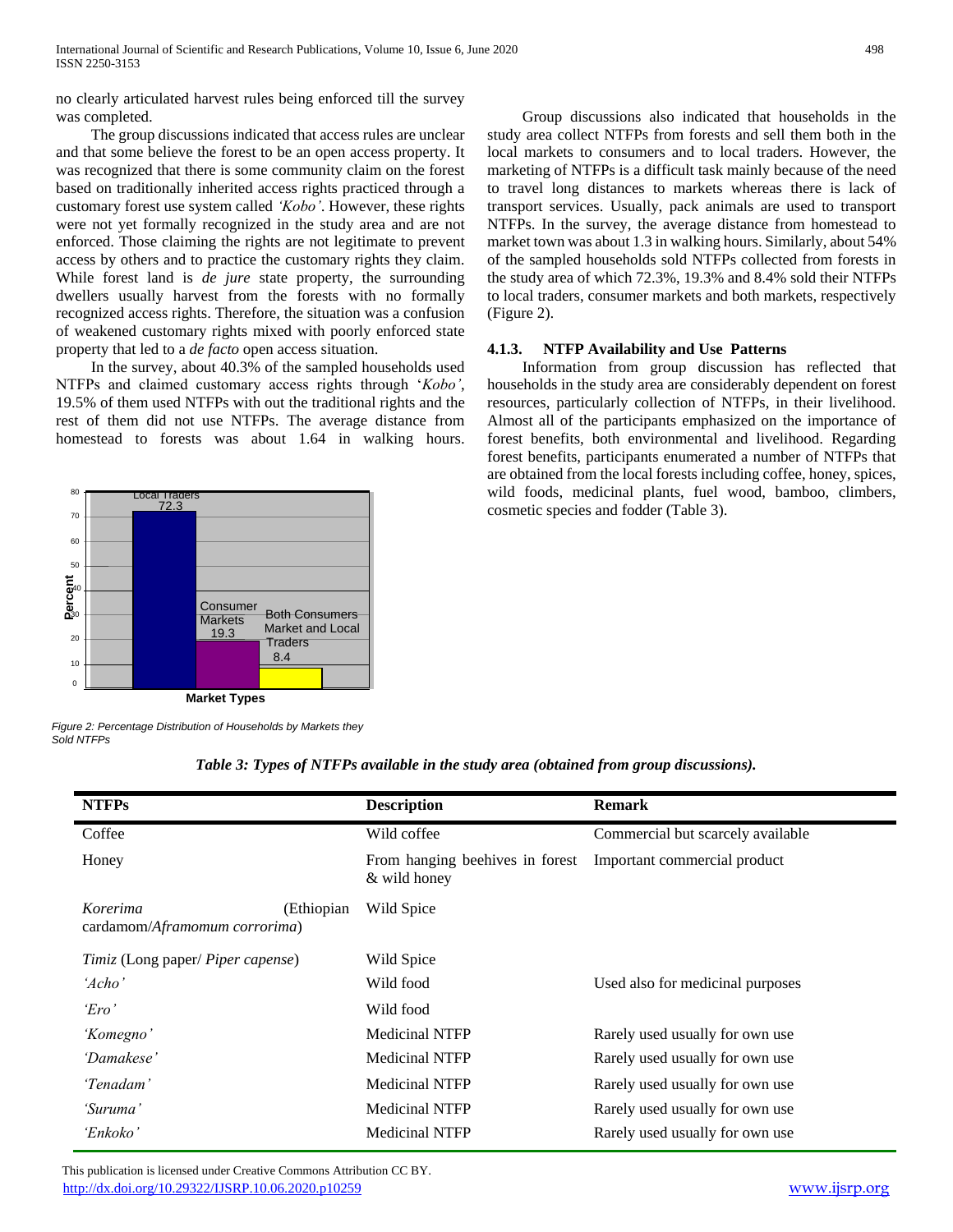International Journal of Scientific and Research Publications, Volume 10, Issue 6, June 2020 499 ISSN 2250-3153

| Firewood      | Fuel wood            |                                                                   |  |  |  |  |
|---------------|----------------------|-------------------------------------------------------------------|--|--|--|--|
| Charcoal      | Fuel wood            | Rarely used                                                       |  |  |  |  |
| Bamboo        |                      | Scarcely available                                                |  |  |  |  |
| Climbers      |                      | Very important for making<br>beehives &<br>construction of houses |  |  |  |  |
| 'Ensosila'    | <b>Cosmetic NTFP</b> |                                                                   |  |  |  |  |
| Forest fodder | Forest grazing       |                                                                   |  |  |  |  |

However, the degree of utilization varies among the different Charcoal (fuel wood) 1 0.6 NTFPs. Some of the NTFPs are not abundantly available (such as bamboo, *ero*, *acho*) due to agro-ecological and biological factors. While others are relatively abundant, utilization is seriously hindered by religious and cultural factors in some cases. For instance, the use of most medicinal plants is religiously forbidden (especially '*Komegno'*) and the commercial use of climbers is considered a taboo and thus such products are rarely utilized despite their abundance in the forest. Only little bamboo is available in the peripheral relatively wet parts of the study area, whereas '*ero'* is only seasonally available and '*acho'* is an occasionally available NTFP that they are used rarely.

 The availability of NTFPs generally has shown a declining trend in the recent past being threatened by human encroachment. For instance, the availability of forest honey has remarkably declined in recent times because of the negative impact of deforestation on bee forage and thus affecting the availability of forest bees. Similarly, according to the group discussion, forest honey has also been declining as forest bees are fleeing to a recently established modern commercial bee farm.

 In this study about 10 categories of NTFPs (13 different individual NTFPs) used by households were identified in the study area (Table 4). About 60.4% of the respondents used one or more of these NTFPs from the natural forests in their locality. The most frequently collected NTFPs are forest honey and climbers. Fuel wood (firewood and charcoal) is the third widely used NTFP followed by wild food ('*acho'* and '*ero'*) and bamboo. Similarly, forest coffee and spices ('*timiz'* and '*korerima'*) were collected by 8.4% of the respondents each while other NTFPs (forest fodder, medicinal NTFPs ('*damakese'*), and '*ensosila'*) were collected by 9% of the respondents (Table 4).

| <b>NTFPs</b>               | N  | <b>Proportions</b><br>(%) |
|----------------------------|----|---------------------------|
| Forest honey               | 67 | 43.5                      |
| <b>Climbers</b>            | 65 | 42.2                      |
| <b>Bamboo</b>              | 19 | 12.3                      |
| Firewood (fuel wood)       | 19 | 12.3                      |
| <b>Forest Coffee</b>       | 13 | 8.4                       |
| 'Aco' (wild food)          | 11 | 7.1                       |
| ' <i>Ero</i> ' (wild food) | 8  | 5.2                       |
| 'Timiz' (wild spice)       | 8  | 5.2                       |
| 'Ensosila' (cosmetic NTFP) | 8  | 5.2                       |
| 'Korerima' (wild spice)    | 5  | 3.2                       |
| <b>Forest Fodder</b>       | 5  | 3.2                       |

 This publication is licensed under Creative Commons Attribution CC BY. <http://dx.doi.org/10.29322/IJSRP.10.06.2020.p10259> [www.ijsrp.org](http://ijsrp.org/)

#### **4.1.4. Importance of NTFPs in the Household Livelihood**

'*Damakese'* (medicinal plant) 1 0.6

 The main livelihood activity in the study area is agricultural crop and livestock production (Table 5). The majority of the respondents (99.3%) were found to practice diversified agricultural crop production such as garden coffee, *enset*, maize, sorghum, and the average number of crops grown in the study year was about 3. About 83.7% of the respondents practice livestock rearing while 16.3% of the respondents do not have any livestock. Agricultural crop and livestock production is the most widely observed activity and important source of income (76.1%) in the study area.

 Next to agriculture, households in the study area collect and utilize non timber forest products (NTFPs). About 60.4% of the sampled households are engaged in the collection of NTFPs from the forests in their locality. The average share of income from NTFPs is about 13.1% and is the second important source of household income as well as the second widely practiced activity.

*Table 5: The Mean Household Incomes from Different Sources and Relative Contributions.*

| <b>Source</b><br><b>Income</b> | of | N   | Mean<br>annual<br><b>Income</b> | <b>Relative</b><br><b>Contribution</b><br>$(\%)$ |
|--------------------------------|----|-----|---------------------------------|--------------------------------------------------|
| Agriculture                    |    | 154 | 13316                           | 76.1                                             |
| <b>NTFPs</b>                   |    | 154 | 2553.5                          | 13.1                                             |
| Non-farm<br>Activity           |    | 154 | 590.75                          | 4.2                                              |



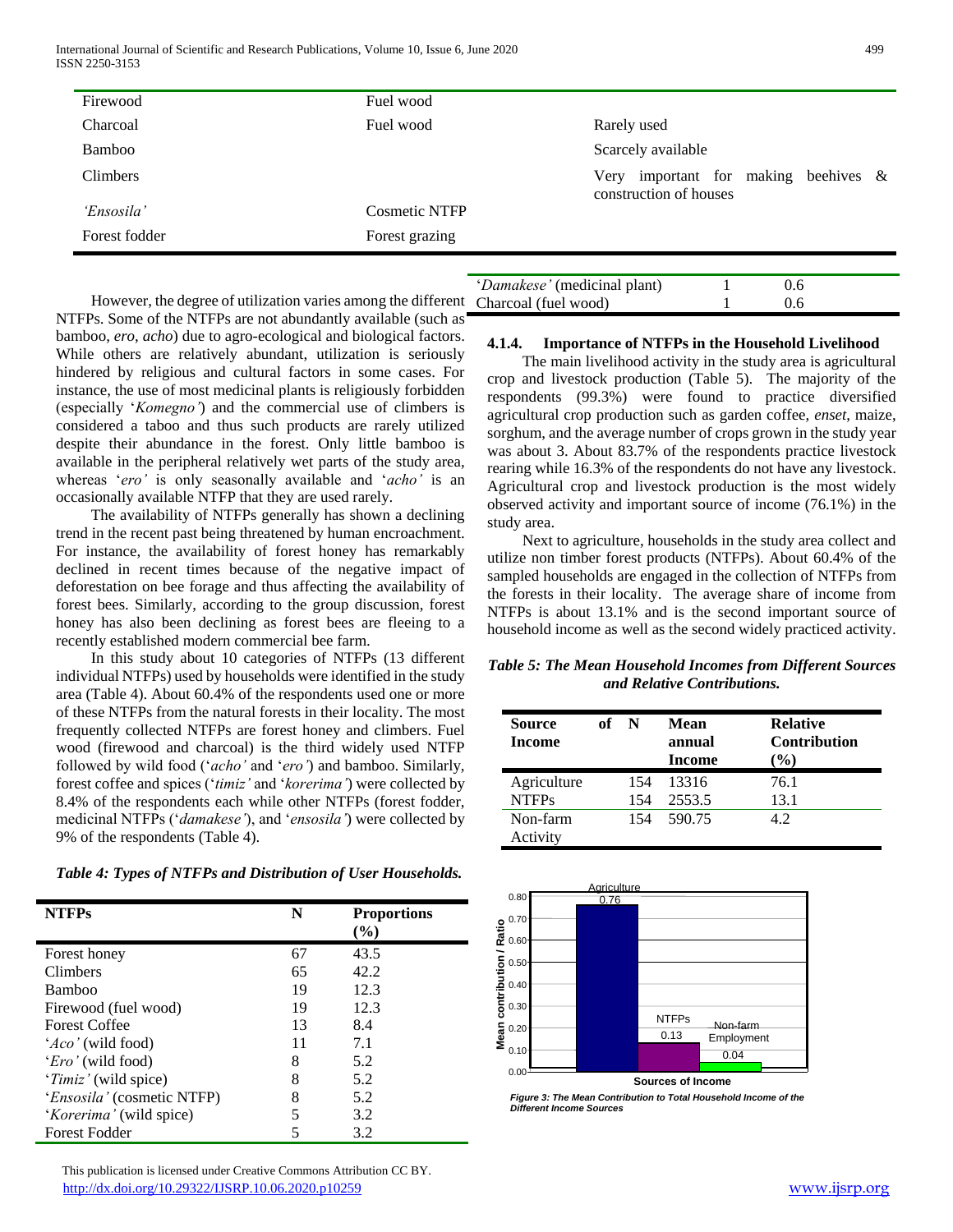The third frequently observed activity is non-farm employment (\*non-farm activity in this study is defined as nonagricultural and non-forestry *activities such as small businesses, crafts, local brewery, day labour, etc)*. About 9.7% of the sampled households were engaged in non-farm activities. Similarly, the average share of non-farm income in the total household income was only about 4.2%. The remaining portion of income (6.6%) was obtained from other sources such as remittances and timber.

# **4.1.5. Participation and Household Assortment in NTFP Collection**

 As it has been indicated, considerable proportion of households in the study area is engaged in the collection of NTFPs and the combined average annual NTFP income of the sampled households is about ETB 2553.5. For the participating households, the average annual income from NTFPs is about ETB 4228.3 and it makes about 22% of their total income (Table 6).

*Table 6: Distribution of Households by Participation in NTFP Collection and Mean Income*

|                      | N           | <b>Proport</b> |            | <b>NTFP Income in ETB</b> |                 |                                         |  |  |
|----------------------|-------------|----------------|------------|---------------------------|-----------------|-----------------------------------------|--|--|
|                      |             | ion $(\% )$    | Me<br>an   | Mi<br>n.                  | M<br>ax.        | Contributi<br>to<br>on<br>Income<br>(%) |  |  |
| Non-<br>participan   | 6<br>1      | 39.6           |            |                           |                 |                                         |  |  |
| t<br>Participa<br>nt | 9<br>3      | 60.4           | 422<br>8.3 | 50                        | 51<br>90<br>7.4 | 21.8                                    |  |  |
| <b>Combined</b>      | 1<br>5<br>4 | 100            | 255<br>3.5 | 0                         | 51<br>90<br>7.4 | 13.1                                    |  |  |

 Both the participating and non-participating groups of the sampled households showed varied socioeconomic characteristics. However, a specific pattern is observed in the socioeconomic characteristics of households who participated in the collection of NTFPs. Compared to the non-participating households; female headed, married and native households; and those who received credit services and did not have non-farm incomes made larger proportion in the group of household who participated in NTFP collection (Table 7).

 Similarly, the mean number of years of education of household head and distance from homestead to forest were significantly smaller (at 1% level of significance) for the group of households who participated in the collection of NTFPs than those who did not. On the other hand, the mean number of years of household residence in the study area; number of livestock (tlu); household land holding and distance from homestead to market town were significantly higher (at 1% level of significance) for the group of households who participated in the collection of NTFPs than those who did not (Table 8).

 The mean NTFP incomes of the different categories of households were found statistically the same for each other. Within the households who participated in NTFP collection, the differences in the mean NTFP incomes of male headed and female headed households, married and unmarried households, immigrants and natives, those received credit and did not receive credit, and those who had non-farm income and did not have nonfarm income were all statistically zero at 10% level of significance. However, sex of household head, marital status and availability of non-farm income have shown significant association with household participation in NTFP collection at 10% and smaller levels of significance whereas access to credit and the birth place of the household showed no statistically significant association with participation at 10% level of significance (Table 7).

*Table 7: Pattern of Household Participation in NTFP Collection, Measures of Association and Differences in Mean NTFP Incomes by Household Categories*

|                      |                                  | <b>Participation</b>    |                           | <b>Association</b>        |              | <b>Mean NTFP Income</b> |                      |
|----------------------|----------------------------------|-------------------------|---------------------------|---------------------------|--------------|-------------------------|----------------------|
|                      | Household characteristic         | Participa<br>nt $(\% )$ | Non-participant<br>$(\%)$ | <b>Pearson</b><br>chi2(1) | $\mathbf{P}$ | <b>Participant</b>      | <b>Combined</b>      |
|                      | Male $(1)$                       | 83.9                    | 93.4                      | 3.12                      | 0.077        | 4570                    | 2640                 |
| Sex                  | Female $(0)$                     | 16.1                    | 6.6                       |                           |              | 2452                    | 1936                 |
|                      | Mean<br>(1)<br>$\sim$<br>Mean(0) |                         |                           |                           |              | 2117.83<br>$(p=0.223)$  | 704.54 ( $p=0.582$ ) |
|                      | Yes $(1)$                        | 20.4                    | 16.4                      | 0.39                      | 0.531        | 4988                    | 3268                 |
| Received             | No(0)                            | 79.6                    | 83.6                      |                           |              | 4033                    | 2388                 |
| credit               | Mean(1)<br>$\sim$<br>Mean(0)     |                         |                           |                           |              | 954.93<br>$(p=0.548)$   | 880.43 (p=0.413)     |
| Non-farm             | Yes(1)                           | 6.5                     | 14.8                      | 2.89                      | 0.089        | 3504                    | 1402                 |
| income               | No(0)                            | 93.5                    | 85.2                      |                           |              | 4278                    | 2678                 |
| available<br>Married | Mean(1)<br>$\blacksquare$        |                         |                           |                           |              | $-774.15$               | $-1276.11$           |
|                      | Mean(0)                          |                         |                           |                           |              | $(p=0.767)$             | $(p=0.368)$          |
|                      | Yes(1)                           | 98.9                    | 80.3                      | 16.48                     | 0.000        | 4145                    | 2705                 |
|                      | No(0)                            | $1.1\,$                 | 19.7                      |                           |              | 1188                    | 913.85               |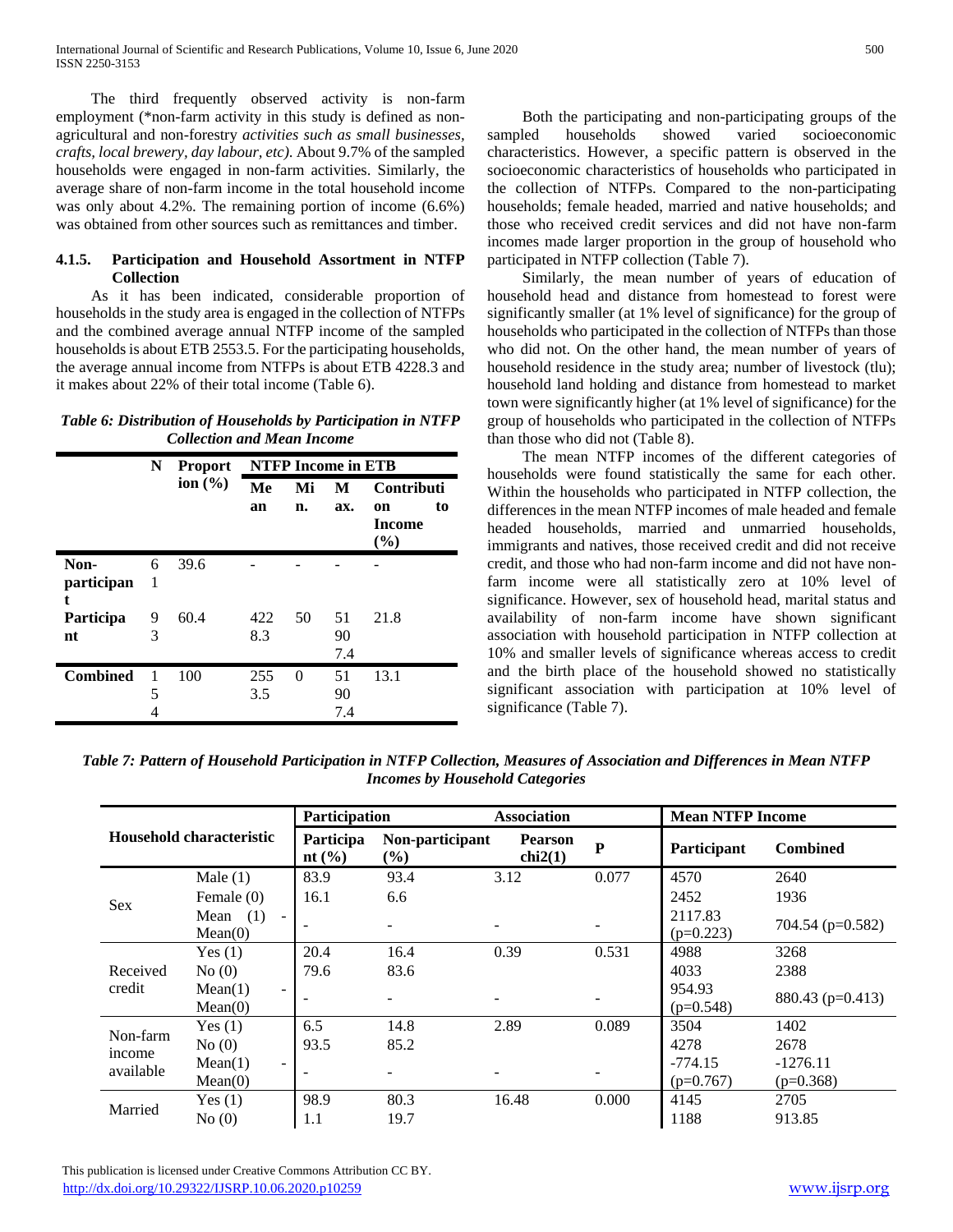International Journal of Scientific and Research Publications, Volume 10, Issue 6, June 2020 501 ISSN 2250-3153

|        | Mean(1)<br>-<br>Mean(0) | -  | $\overline{\phantom{0}}$ | -    | $\overline{\phantom{a}}$ | -7734.87<br>$(p=0.212)$ | 1790.78<br>$(p=0.236)$ |
|--------|-------------------------|----|--------------------------|------|--------------------------|-------------------------|------------------------|
|        | Yes(1)                  | 43 | 37.7                     | 0.43 | 0.512                    | 3745                    | 2378                   |
|        | No(0)                   | 57 | 62.3                     |      |                          | 4593                    | 2675                   |
| Native | Mean(1)<br>-            |    |                          |      |                          | $-847.19$               | $-296.77$              |
|        | Mean(0)                 |    | -                        | -    | $\overline{\phantom{a}}$ | $(p=0.469)$             | $(p=0.729)$            |

*Table 8: Household Characteristics and Mean Comparisons by Participant and Non-participant Households*

| <b>Variables</b>  | Mean             |                      | <b>Mean Differences</b> |       |  |
|-------------------|------------------|----------------------|-------------------------|-------|--|
|                   | Participants (1) | Non-participants (0) | Mean $(1)$ - Mean $(0)$ | P     |  |
| AGE               | 41.27            | 40.43                | 0.843                   | 0.685 |  |
| <b>FAMSIZE</b>    | 4.96             | 4.61                 | 0.35                    | 0.423 |  |
| <b>LABEDOWMT</b>  | 3.02             | 3.31                 | $-0.29$                 | 0.406 |  |
| <b>DISTTOWN</b>   | 1.74             | 0.6                  | 1.138                   | 0.000 |  |
| <b>DISTFOREST</b> | 1.08             | 2.49                 | $-1.406$                | 0.000 |  |
| <b>LIVESTOCK</b>  | 4.511            | 2.121                | 2.39                    | 0.001 |  |
| <b>LANDSIZE</b>   | 1.23             | 0.64                 | 0.595                   | 0.000 |  |
| <b>YRESIDENCE</b> | 31.16            | 25.35                | 5.81                    | 0.012 |  |
| <b>EDUCATION</b>  | 3.24             | 5.64                 | $-2.4$                  | 0.000 |  |

## **4.1.6. Relative Income Contribution of NTFPs to Household Livelihood**

 This part presents relative contribution of individual NTFPs to household total income and utilization of the individual NTFPs by households. Among the NTFPs, forest honey is the most widely collected as well as the highest, aggregate and average, contributor to income (Table 9). About 43.5% of the households collected forest honey and on aggregate made a total sum of ETB 281460 in the study year from the collection of forest honey. On average, the households who collected forest honey received about ETB 4201 per annum per user household and this constitutes about 20.2% of the total household income of user households on average. As recognized during group discussions, this may be because of the relatively good potential of the study area for forest honey production and the relatively better market opportunity as honey is a widely traded commercial product both at local and national levels. Hence, it is possible that households collect relatively larger quantities of forest honey and sell with relatively better market outlets and price.

 Besides, among the households who collected forest honey, 89.2% sold their product to local traders and 10.8% of them sold their product in the local markets directly to consumers. Similarly,

while forest honey is usually marketed by the husbands for the majority (87.7%) of the user households, 6% of the user households mainly used hired labour to collect forest honey.

Forest coffee is not a widely reported NTFP in the sampled population. Only 8.4% of the respondents collected wild coffee from the natural forests in their locality. However, forest coffee offered the second largest aggregate and average user income next to forest honey (Table 9). The aggregate income of user households from forest coffee was about ETB 34532 in the study year and the average income from forest coffee was about ETB 2656.3 per user household collecting the forest coffee per annum. Similarly, the contribution of income from forest coffee to the total user household income was about 12.7% on average. This might be because of the existence of relatively well established coffee production in home gardens. The study area is one of the top garden coffee producing regions in Ethiopia opening up market outlets for wild coffee as well. All of the households who collected forest coffee sold their product mainly for local traders. Similarly, forest coffee is usually marketed and collected by the husbands for all of the user households and none of the user households used hired labour to collect forest coffee.

| <b>Types of NTFPs</b> | N  | <b>NTFP Income (ETB)</b> |             |                                      |  |  |
|-----------------------|----|--------------------------|-------------|--------------------------------------|--|--|
|                       |    | <b>SUM</b>               | <b>Mean</b> | <b>Share in Total Income (Ratio)</b> |  |  |
| Coffee                | 13 | 34532                    | 2656.3      | 0.127                                |  |  |
| Firewood              | 19 | 36708                    | 1932        | 0.135                                |  |  |
| Honey                 | 67 | 281460                   | 4200.9      | 0.202                                |  |  |
| Acho                  | 11 | 952                      | 86.55       | 0.004                                |  |  |
| Ero                   | 8  | 1344                     | 168         | 0.009                                |  |  |

*Table 9: Relative Contributions of NTFPs to Household Income*

 This publication is licensed under Creative Commons Attribution CC BY. <http://dx.doi.org/10.29322/IJSRP.10.06.2020.p10259> [www.ijsrp.org](http://ijsrp.org/)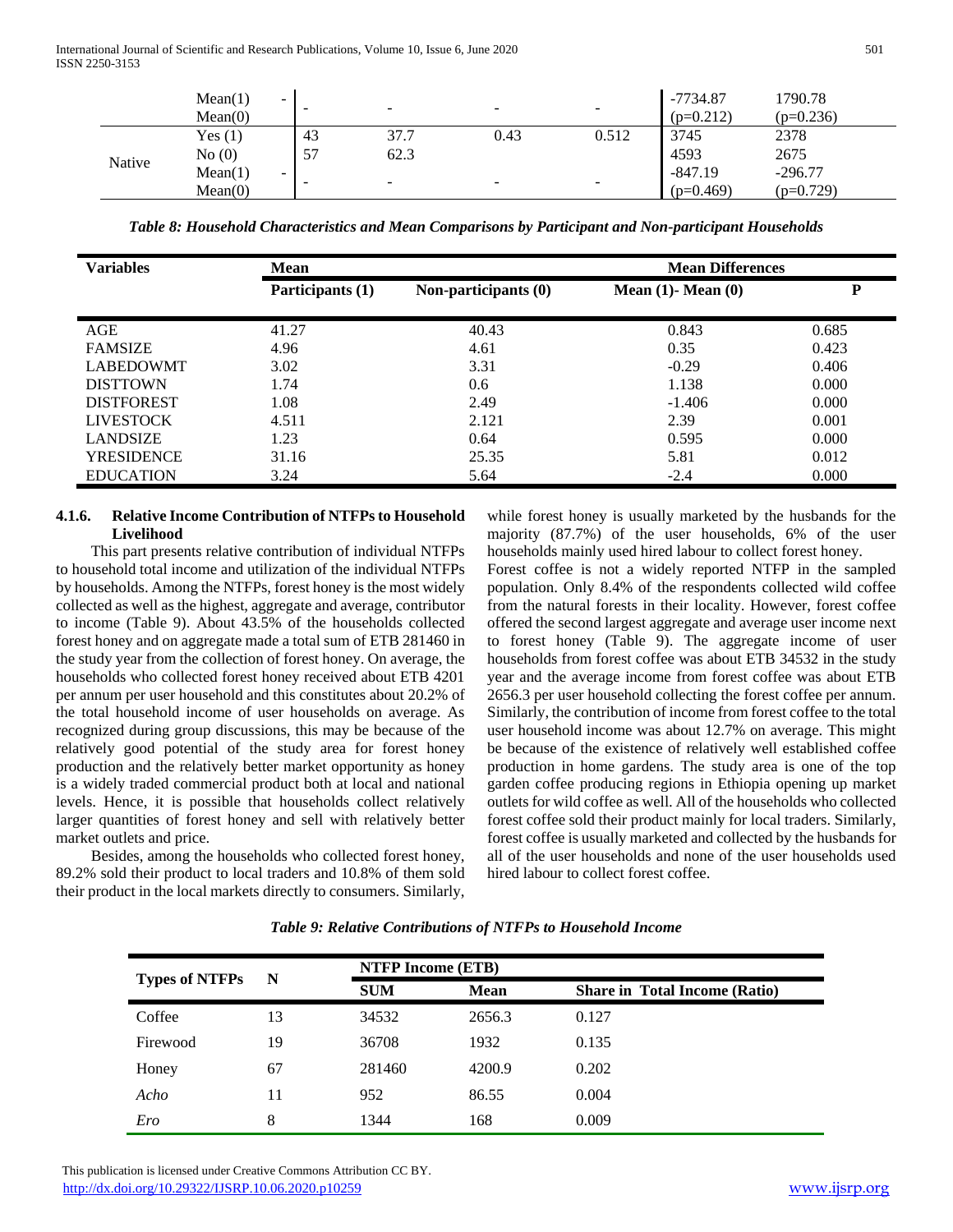International Journal of Scientific and Research Publications, Volume 10, Issue 6, June 2020 502 ISSN 2250-3153

| Ensosila        | 8  | 3381    | 422.62 | 0.022    |
|-----------------|----|---------|--------|----------|
| Korerima        | 5  | 8520    | 1704   | 0.066    |
| Timiz           | 8  | 2588.13 | 323.52 | 0.026    |
| <b>Climbers</b> | 65 | 13081   | 201.24 | 0.015    |
| Bamboo          | 19 | 3820    | 201.05 | 0.018    |
| Fodder          | 5  | 6750    | 1350   | 0.068    |
| Damakese        |    | 6       | 6      | $\theta$ |
| Charcoal        |    | 90      | 90     | 0.008    |

 Fuel wood is the third widely observed as well as third highest aggregate and average income NTFP in the study area (Table 9). Fuel wood was collected by 12.9% of the respondents and their aggregate income from fuel wood was about ETB 36798 per annum. Particularly firewood among fuel wood products was collected by 12.3% of the respondents and an aggregate income of ETB 36708 was made by the users of the particular product. On average, the income from fire wood was about ETB 1932 per user household per annum and it, on average, constitutes about 13.5% of total income of user households collecting the product. On the other hand, only one household reported producing charcoal out of the total sampled households as can be seen from Table 9. Generally, fuel wood was entirely sold in consumer markets, mainly by wives & daughters (80%), and none of the user households used hired labour to collect fuel wood.

 Climbers are the second widely collected forest products (42.2% of the households) but only the forth NTFP in terms of the aggregate income. Further, climbers are one of the least NTFPs in terms of average income per household and percentage contribution to total household income (Table 9). The households who collected climbers obtained a total sum of ETB 13081 on aggregate. The average income from climbers is about ETB 201.24 per user household collecting the product and the average contribution to total household income is about 1.5% for user households (Table 9). The low contribution of climbers may be because most households collected little quantities of climbers, mostly for subsistence use. As recognized during group discussions, commercial use of climbers is culturally considered taboo in the study area. Mostly, climbers are used for home consumption and in little quantities to make beehives, build houses or make other construction activities.

 Similarly, none of the households who collected climbers sell their product and the majority of them (96.9%) used family labour to collect climbers. Some of the user households used hired labour to collect climbers. But, this should not be surprising as households often hire labour to make and hang beehives in forests and as climbers is used in making beehives. Hence, making and hanging beehives involves collection of climbers and such collections were recorded as collected by hired labour.

 The rest of the NTFPs offered by far smaller aggregate income to users relative to the aforementioned NTFP categories (Table 9). For instance, wild food and bamboo are relatively frequently observed types of NTFPs. Each has been collected by 12.3 % of the respondents. However, the aggregate income of user households from wild food ('*acho'* and '*ero'*) was only ETB 2296

 This publication is licensed under Creative Commons Attribution CC BY. <http://dx.doi.org/10.29322/IJSRP.10.06.2020.p10259> [www.ijsrp.org](http://ijsrp.org/)

per annum. Individually, the aggregate incomes from '*acho'* and '*ero'* were ETB 952 and ETB 1344, respectively, and the average incomes of user households collecting the products were ETB 86.55 and ETB 168 per user household per annum, respectively. The average percentage contribution to total user household income of '*acho'* and '*ero'* were 0.4% and 0.9%, respectively (Table 9). The small income contribution of wild food may be because of little availability of the particular NTFPs. During the group discussions, it was identified that '*acho'* is an edible leaf of a wild plant (also used for medicinal purpose especially for gastritis).

 Likewise, '*ero'* is available only and in the wettest parts of the study area. Besides, these products are mostly used for subsistence use and the market for them is limited to local markets as they are perishable products and are not popularly used in other areas. As a result, they are collected in small quantities although they are collected by many households. In agreement with this, survey results indicated that larger proportions of household collection of wild food (65.4% and 91.1% of the total collection of '*acho'* and '*erro'* on average) were used for subsistence. About 54.5% and 12.5% of the households who collected '*acho'* and '*erro'*, respectively, sold at least part of their total collection but entirely in consumer markets. Wild food is usually collected and marketed by using family labour.

 Similarly, bamboo offered only ETB 3820 of aggregate income to user households per annum. The average income from bamboo was ETB 201.05 per user household collecting the product per annum and the average percentage contribution of income from bamboo to the total user household income was about 1.8%. Like, wild food bamboo has been observed as frequently as fire wood alone (excluding charcoal) but it is relatively of very smaller contribution in household incomes (Table 9). This may be because bamboo is a subsistence product available in little quantity in the study area. As participants indicated during the group discussion, forest bamboo is abundantly available and widely used and traded in neighboring woredas. But, only little stock of bamboo trees are available in the wettest and remotest parts of the study area that are adjacent to the neighboring woredas. On the other hand, all the households who collected bamboo used their entire collection for subsistence purposes and mainly used family labour to collect the product.

 Wild spices ('*korerima'* and '*timiz'*), on the other hand, were collected by 8.4% of the respondents and their aggregate income from wild spices was about ETB 11108.13 per annum. Individually, '*korerima'* and '*timiz'* were collected by about 3.2% and 5.2% of the respondents, respectively, and their aggregate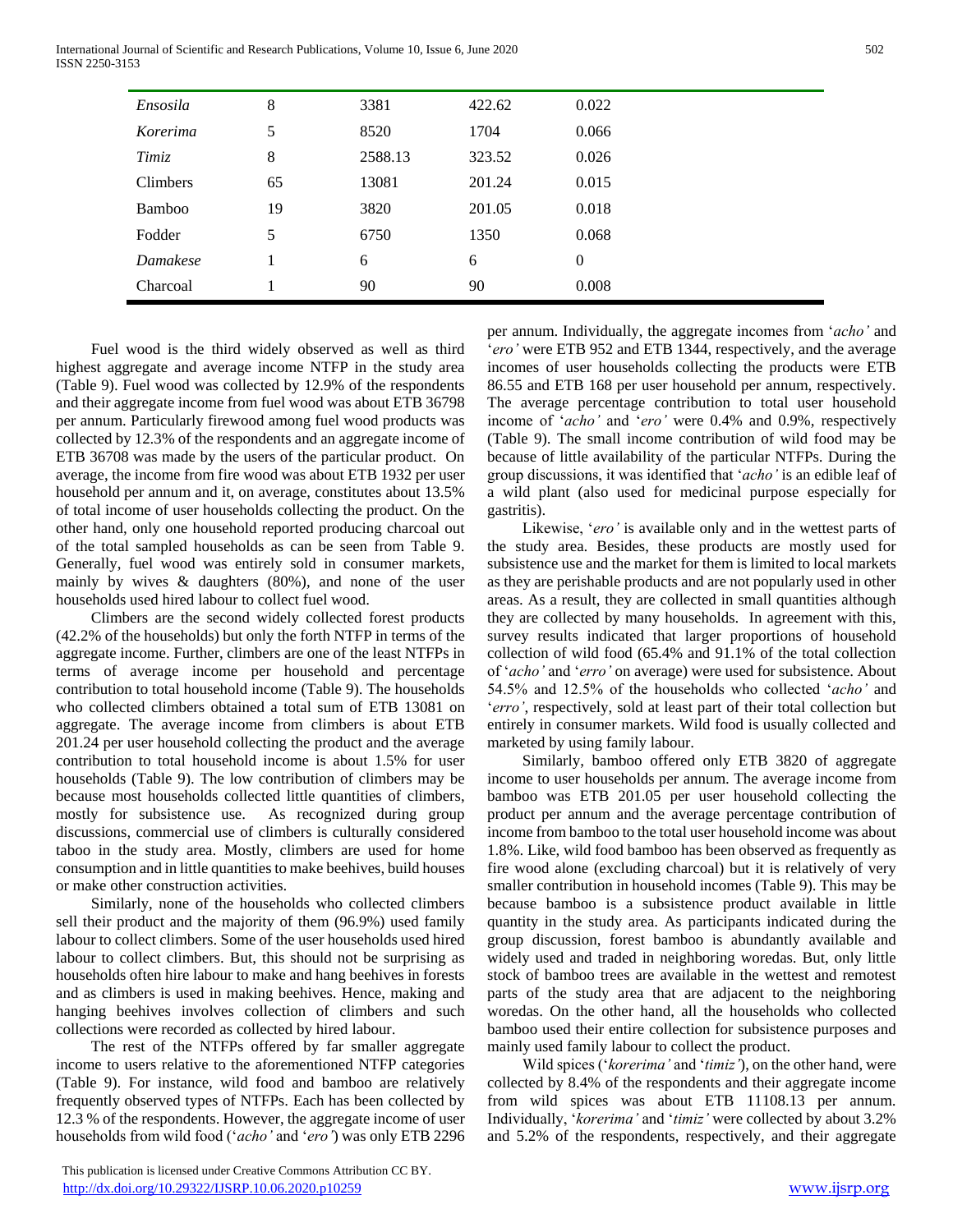income from each of the products was ETB 8520 and ETB 2588.13 per annum, respectively. The average incomes from '*korerima'* and '*timiz'* were ETB 1704 and ETB 323.52 per user household collecting the products per annum, respectively, and the average percentage contribution to total user household income of each of the products was about 6.6% and 2.6%, respectively (Table 9).

 It has been recognized during the group discussions that the study area has rich potential in wild spices and they are considerably available species in the forests of the study area. Paradoxically, however, collection of wild spices is less frequently observed in the study area and the aggregate income for user households from them is very small. Among the wild spices, however, '*korerima'* offered relatively higher aggregate and average user household income than '*timiz'* though the latter is more frequently observed product. This may be because of differences in market opportunities for the products. In fact, survey results indicated that user households sell larger proportion of their total collection of wild spices (94% and 66.2% of the total collection of '*korerima'* and '*timiz'*, respectively). However, the majority of the households who collected '*korerima'* (60%) sold their product to local traders and the rest of them (40%) sold it in consumer markets while '*timiz'* was entirely sold in consumer markets. And all of the households mainly used family labour to collect both '*korerima'* and '*timiz'*.

 The other NTFPs ('*ensosila'*, forest fodder and medicinal plants) are even less frequently observed in the sampled population (Table 9). '*Ensosila'*, a cosmetic NTFP, has been collected by 5.2% of the respondents and their aggregate income from the product was ETB 3381 per annum. The average income from '*ensosila'* was about ETB 422.62 per user household collecting the product per annum and the average percentage contribution of income from '*ensosila'* to total user household income was about 2.2% (Table 9).

 Similarly, forest fodder was used by 3.2% of the respondents, and their aggregate income from forest fodder was about ETB 6750 per annum, their average income from forest fodder was about ETB 1350 per annum and the average contribution of income from forest fodder to their income was about 6.8% (Table 9). The small frequency and aggregate income from forest fodder may be because of small number of livestock per household in the study area (which was about 4.3 on average number of livestock in tlu). But, only one respondent was found to use medicinal NTFP (specifically '*damakese'*) out of the total sampled households. This may not be surprising as, usually, only few individuals have the knowledge of traditional medicine and the medicinal plants in rural areas which is kept secret by the individuals to secure incomes from traditional medication service. Besides, most species of medicinal use are also available in own gardens or around homestead. And the expansion of modern medical services may also affect the use of forest medicinal plants negatively.

# **4.1.7. Utilization of NTFPs Income: Subsistence and Commercial Use**

 This part presents the user household utilization of the incomes from the individual NTFPs. However, since transportation; marketing and input costs are hardly divisible to sort out net NTFP income in to subsistence and commercial/cash

 This publication is licensed under Creative Commons Attribution CC BY. <http://dx.doi.org/10.29322/IJSRP.10.06.2020.p10259> [www.ijsrp.org](http://ijsrp.org/)

income, the ratio of the quantities of the NTFPs used for subsistence and commercial purpose out of the total quantity of NTFP collected were compared. Based on the comparison of the quantity ratios, some of the NTFPs ('*ensosila'*, forest coffee, forest honey, '*korerima'and* '*timiz'*) were found to be mainly of commercial use while others (climbers, bamboo, '*acho'*, '*ero'*, fire wood/fuel wood, forest fodder and medicinal NTFPs) were mainly of subsistence use (Table 10).

 '*Ensosila'* was sold by all households who collected the products and was entirely used for cash purposes (Table 10). All of the households who collected forest coffee sold at least part of their total collection while only 30.8% of them used some part of their total collection for subsistence. Similarly, '*Korerima'* was sold by all of the households who collected the product and only 20% used part of the total collection for subsistence. And on average, (Table 10), much larger proportions of the total household collection of coffee (95.4%) and '*Korerima'* (94%) were sold for cash.

The majority of the households who collected forest honey and '*timiz'* used their products for domestic purposes. About 97% of the households who collected forest honey sold their honey product while 74.6% of them used at least some fraction of their honey product for subsistence. Similarly, '*timiz'* was sold by 75% of the households who collected the product and about 50% of them used some part of their total collection for subsistence purpose. And on average, (Table 10), larger proportions of the total household collection of honey (89.3%) and '*timiz'* (66.2%) were used for cash purposes.

 On the other hand, climbers, bamboo, forest fodder and medicinal NTFPs (specifically '*damakese'*) were entirely used for subsistence purposes by all of the households who collected the respective products (Table 10).

 Similarly, fire wood, charcoal, '*acho'* and '*ero'* were seldom used for cash purposes. All of the households who collected fire wood, charcoal, '*acho'* and '*ero'* used at least part of their total collection for subsistence whereas fire wood, charcoal; '*acho'* and '*ero'* were used for cash purposes by 21.1%, 100%, 54.5%, and 12.5%, respectively, of the households who collected the respective products. And on average, (Table 10), larger proportion of the total household collection of fire wood (95%); charcoal (50%); '*acho'* (65.4%) and '*ero'* (91.1%) were used for subsistence purposes. Here, it should be noticed that charcoal and medicinal NTFPs were found to be used only by one respondent each and, hence, generally rarely observed NTFPs in the study.

*Table 10: Household Utilization of NTFPs for Subsistence and Cash Purposes*

| <b>Types of</b> | N  | <b>Purpose used for (Ratio)</b> |                   |  |  |
|-----------------|----|---------------------------------|-------------------|--|--|
| <b>NTFPs</b>    |    | <b>Subsistence</b>              | <b>Commercial</b> |  |  |
| Coffee          | 13 | 0.046                           | 0.954             |  |  |
| Firewood        | 19 | 0.95                            | 0.05              |  |  |
| Honey           | 67 | 0.107                           | 0.893             |  |  |
| Acho            | 11 | 0.654                           | 0.346             |  |  |
| Ero             | 8  | 0.911                           | 0.089             |  |  |
| Ensosila        | 8  | 0                               |                   |  |  |
| Korerima        | 5  | 0.06                            | 0.94              |  |  |
| Timiz           | 8  | 0.338                           | 0.662             |  |  |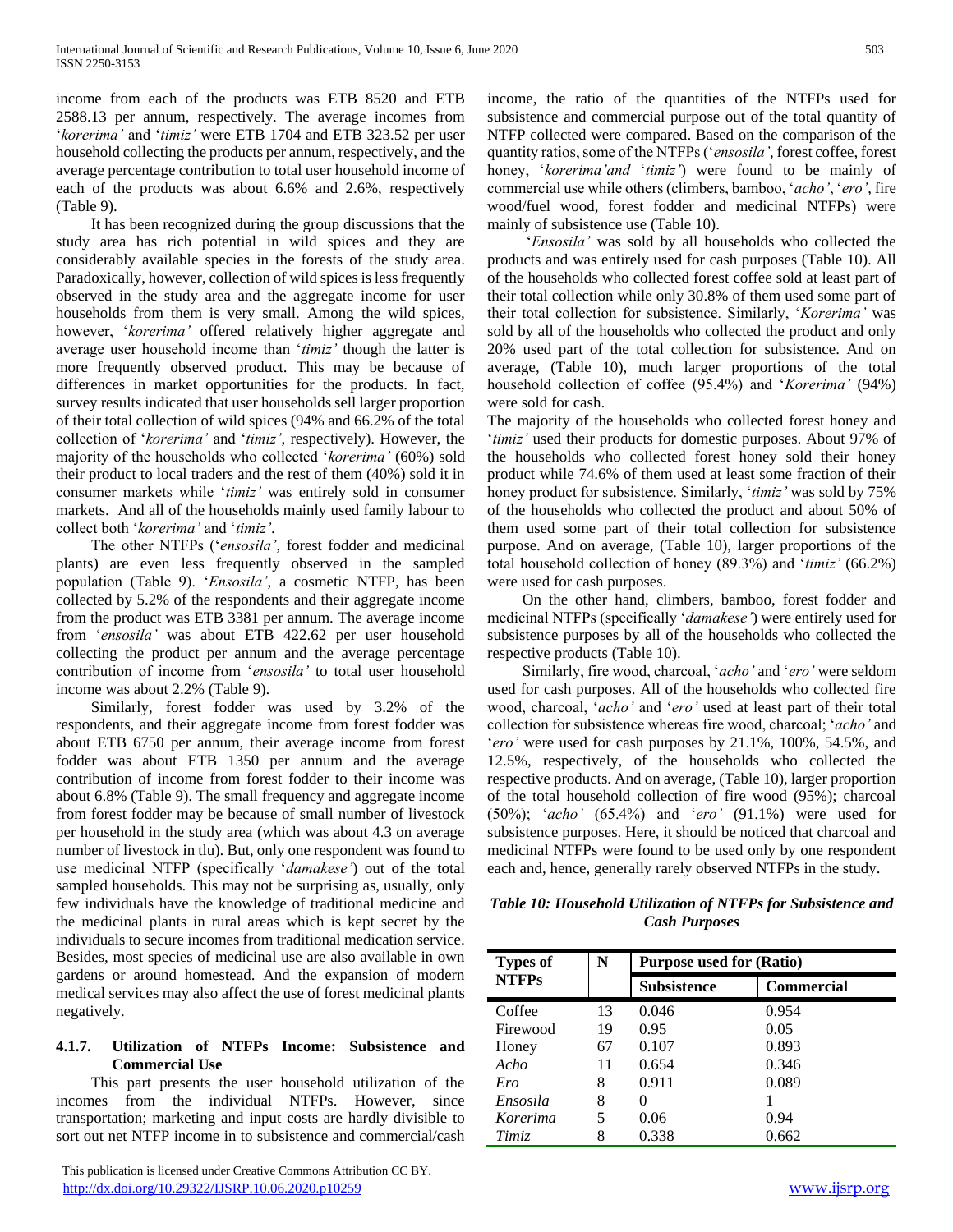| Climbers | 65 |     |  |
|----------|----|-----|--|
| Bamboo   | 19 |     |  |
| Fodder   |    |     |  |
| Damakese |    |     |  |
| Charcoal |    | 0.5 |  |

## **4.1.8. Factors Affecting Household Dependence on NTFPs 4.1.8.1. Determinants of Household Participation in NTFPs Collection**

 Out of the thirteen explanatory variables in the fitted logit model, six variables were significant at 10% level of significance or less (Table 11). According to the Wald chi-square test, the variations in the likelihood of household participation in NTFP collection (dependent variable) explained in the fitted model are significant at 1% level of significance. The fitted model also correctly explained 52.2% of the variations in the observed values of the dependent variable. The significant explanatory variables in the fitted model were distance to forest, total land size, availability of non-farm income, years of household residence in the study area, educational level and marital status of household head which are presented below.

 **Distance to forest (DISTFOREST):** Distance to forest showed the expected negative relationship to the likelihood of household participation in NTFP collection. It was hypothesized that the likelihood of household participation in NTFP collection decreases the longer it takes to reach forests. Likewise, distance to forests in this study showed a significant negative relationship to the likelihood of household participation in NTFP collection at 1% level of significance. Other things being constant, the odds ratio for distance to forest indicated that the likelihood of household participation in NTFP collection decreases by a factor of 0.28 as distance to forest increases by one walking hour.

# *Table 11: The Robust Estimates of Logit Model for Participation in NTFP Collection*

| <b>Explanatory</b> | <b>Robust</b>       |                      |        |               |  |  |  |
|--------------------|---------------------|----------------------|--------|---------------|--|--|--|
| <b>Variables</b>   | <b>Coefficients</b> | St.<br><b>Errors</b> | P >  z | Odds<br>Ratio |  |  |  |
| SEX                | $-1.18$             | 0.7853               | 0.132  | 0.31          |  |  |  |
| AGE                | $-0.03$             | 0.0371               | 0.359  | 0.97          |  |  |  |
| <b>FAMSIZE</b>     | $-0.15$             | 0.1458               | 0.306  | 0.86          |  |  |  |
| LABEDOWMT          | 0.09                | 0.2829               | 0.75   | 1.09          |  |  |  |
| <b>DISTTOWN</b>    | 0.64                | 0.4081               | 0.116  | 1.89          |  |  |  |
| <b>DISTFOREST</b>  | $-1.28$             | 0.3486               | 0.000  | 0.28          |  |  |  |
| <b>LIVESTOCK</b>   | 0.02                | 0.1077               | 0.832  | 1.02          |  |  |  |
| <b>CREDIT</b>      | 0.74                | 0.6962               | 0.289  | 2.09          |  |  |  |
| <b>LANDSIZE</b>    | 0.91                | 0.4554               | 0.045  | 2.49          |  |  |  |
| <b>OFFINC</b>      | 1.93                | 0.851                | 0.023  | 6.88          |  |  |  |
| <b>YRESIDENCE</b>  | 0.04                | 0.024                | 0.083  | 1.04          |  |  |  |
| <b>EDUCATION</b>   | $-0.3$              | 0.1168               | 0.009  | 0.74          |  |  |  |
| <b>MARRIED</b>     | 5.21                | 1.25                 | 0.000  | 182.37        |  |  |  |
| CONSTANT           | $-0.85$             | 1.92                 | 0.658  |               |  |  |  |

No. of obs. =154, Wald chi2(13) = 36.58, Prob  $>$  chi2 = 0.0005, Pseudo R2 = 0.522, Log pseudo-likelihood = -49.422769

 This publication is licensed under Creative Commons Attribution CC BY. <http://dx.doi.org/10.29322/IJSRP.10.06.2020.p10259> [www.ijsrp.org](http://ijsrp.org/)

 **Land size owned (LANDSIZE):** The total size of land owned also showed a significant positive relation ship to the likelihood of household participation in NTFP collection at 5% level of significance. Other things being constant, the odds ratio for total size of land owned indicated that the likelihood of household participation in NTFP collection increases by a factor of 2.49 as total land size owned increases by one hectare.

 **Availability of non-farm income (OFFINC):** Availability of non-farm income showed a significant positive relation to the likelihood of household participation in NTFP collection at 5% level of significance. Other things being constant, the odds ratio indicated that the likelihood of household participation in NTFP collection increases by a factor of 6.88 for those households having non-farm income available than otherwise.

 **Duration of residence (YRESIDENCE):** It was hypothesized that the longer the period of time a household lives in the study area, the more the accumulated forest knowledge and the higher the likelihood of household participation in NTFP collection. As hypothesized, number of years of household residence in the study area showed a significant positive relationship to likelihood of household participation in NTFP collection at 10% level of significance. Other things being constant, the odds ratio indicated that the likelihood of household participation in NTFP collection decreases by a factor of 1.04 as residence duration increases by one year.

 **Education of household head (EDUCATION):** Educational level of households showed the expected significant negative relationship to the likelihood of household participation in NTFP collection at 1% level of significance. Other things being constant, the odds ratio indicated that the likelihood of household participation in NTFP collection decreases by a factor of 0.74 as educational level increases by one year.

 **Marital status of household head (MARRIED):** Marital status of household head showed the expected significant positive relationship to the likelihood of household participation in NTFP collection at 1% level of significance. Other things being constant, the odds ratio indicated that the likelihood of household participation in NTFP collection increases by a factor of 182.37 for those households having married household heads than otherwise.

# **4.1.8.2. Factors Affecting Share of NTFP Income in Household Income**

 The results from the survey also showed that there were variations in the degree of dependence on NTFPs. Four of the explanatory variables fitted in the OLS model were significantly related with the share of NTFPs in household income at 10% or smaller level of significance (Table 12). The F-test showed that the variations explained in the model are significant at 1% level of significance. The adjusted R-squared value indicated that the model correctly predicted 40.2% of the variations in the share of NTFP income (Table 12). This part presents the significant predictors of share of NTFP income in household income.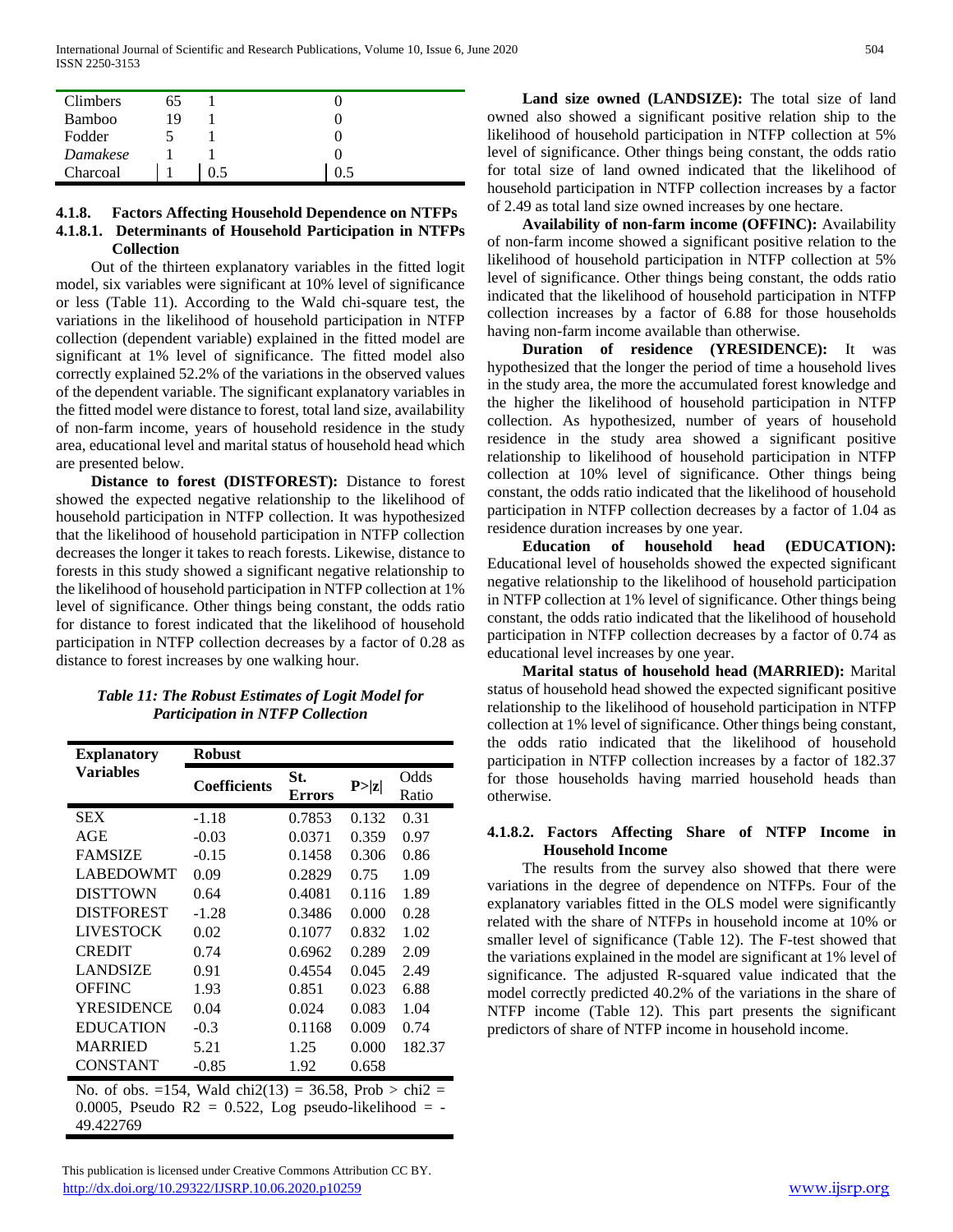**Number of household members (FAMSIZE):** Number of household members showed a significant negative relationship to the share of NTFP income at 1% level of significance. Other things being constant, the OLS estimate of the coefficient of FAMSIZE indicated that the share of NTFP income decreases by 0.026 units as number of household members increases by one unit.

 **Number of working age household members (LABEDOWMT):** Number of working age household members, as expected, showed a significant positive relation ship to the share of NTFP income at 10% level of significance. Other things being constant, the OLS estimate of the coefficient of LABEDOWMT indicated that the share of NTFP income increases by 0.026 units as number of working age household members increases by one unit.

 **Distance to market town (DISTTOWN):** Distance to market town showed unexpected positive relation ship to the share of NTFP income. It was hypothesized that the share of NTFP income decreases with increases in the distance from homestead to market town and vice versa. In this study, however, distance to market showed a significant positive relation ship with share of NTFP income at 1% level of significance. Other things being constant, the OLS estimate of the coefficient of DISTTOWN indicated that the share of NTFP income the increases by 0.046 units as distance to market town increases by one walking hour.

 **Number of livestock (LIVESTOCK):** The number of livestock also showed a significant positive relation ship to the share of NTFP income at 1% level of significance. Other things being constant, the OLS estimate of the coefficient of LIVESTOCK indicated that the share of NTFP income increases by 0.009 units as number of livestock increases by one unit.

## **4.2. DISCUSSIONS**

## **4.2.1. Contribution of NTFPs to Household Livelihood**

 Households in the study area are considerably dependent on the collection of NTFPs. These NTFPs in the study area include forest honey, climbers, forest coffee, spices (*Korerima* and *Timiz*), wild food (*ero* and *acho*), fuel wood (fire wood and charcoal) and other products (bamboo, *ensosila*, forest fodder, medicinal products such as *damakese* etc). Among the NTFPs identified in this study, the major categories include forest honey, climbers, fuel wood and forest coffee. Forest honey, climbers and fuel wood were the top three frequently collected NTFP categories. But, the top three NTFPs in terms of contribution to household income were forest honey, forest coffee and fuel wood. The income from climbers is low though it is collected by many households. This may be because households collect climbers in little quantities, just enough for home use, as climbers are only a subsistence NTFP in the study area.

 Next to agriculture, NTFPs are the second important source of income to households in the study area. Altogether, NTFPs provided an average annual income of 2553.5 Ethiopian Birr per one household unit in the study and NTFP income on average made about 13.1% of the total household income. The contribution of NTFPs to total household income in this study, however, is much smaller than estimates of other studies. Mohammed (2007) estimated the cash contribution of NTFPs to be 41% and 52% of the total household cash income in Shecka and Bench-Maji zones of southwest Ethiopia, respectively. The study indicated that

 This publication is licensed under Creative Commons Attribution CC BY. <http://dx.doi.org/10.29322/IJSRP.10.06.2020.p10259> [www.ijsrp.org](http://ijsrp.org/)

*Table 12: Estimates of OLS Regression of Share of NTFPs in Household Income*

| <b>Explanatory</b><br><b>Variables</b> | <b>Coefficient</b><br>S | St.<br><b>Errors</b> | <b>Standardized</b><br><b>Coefficients</b><br>(Beta) | P>  t                  |
|----------------------------------------|-------------------------|----------------------|------------------------------------------------------|------------------------|
| <b>SEX</b>                             | 0.0212                  | 0.0348               | 0.0531                                               | 0.54<br>4              |
| AGE                                    | $-0.00012$              | 0.0015               | $-0.0095$                                            | 0.93<br>8              |
| <b>FAMSIZE</b>                         | $-0.026$                | 0.0077               | $-0.4366$                                            | 0.00<br>1              |
| <b>LABEDOWM</b><br>T                   | 0.026                   | 0.0133               | 0.302                                                | 0.05<br>5              |
| <b>DISTTOWN</b>                        | 0.046                   | 0.0154               | 0.3623                                               | 0.00<br>4              |
| <b>DISTFOREST</b>                      | 0.003                   | 0.0202               | $-0.0178$                                            | 0.88<br>1              |
| <b>LIVESTOCK</b>                       | 0.009                   | 0.0031               | 0.3356                                               | 0.00<br>$\overline{4}$ |
| <b>CREDIT</b>                          | 0.0211                  | 0.0359               | 0.0578                                               | 0.56                   |
| <b>LANDSIZE</b>                        | $-0.0069$               | 0.0152               | $-0.0451$                                            | 0.65<br>1              |
| <b>OFFINC</b>                          | $-0.0731$               | 0.0531               | $-0.1223$                                            | 0.17<br>3              |
| <b>YRESIDENCE</b>                      | $-0.0007$               | 0.0012               | $-0.0693$                                            | 0.56<br>1              |
| <b>EDUCATION</b>                       | $-0.0004$               | 0.0057               | $-0.0062$                                            | 0.94<br>9              |
| <b>MARRIED</b>                         | $-0.035$                | 0.1394               | $-0.0246$                                            | 0.80<br>3              |
| <b>CONSTANT</b>                        | 0.1986                  | 0.1585               |                                                      | 0.21<br>$\overline{4}$ |

Number of obs = 93,  $F(13, 79) = 5.76$ ,  $Prob > F = 0.0000$ R-squared =  $0.4866$ , Adj R-squared =  $0.4021$  Root MSE =  $0.11414$ 

agricultural cash income contributes (54% in the total household cash income) more than NTFP cash income in Sheka zone while it contributes (46%) less than NTFP cash income in Bench-Maji zone.

 Similarly, Muzayen (2009) estimated a 35% contribution of NTFP income to total household income providing the second largest income next to agriculture to households in Harana Bulluk woreda of Bale zone. A study in five different villages of south west Ethiopia, by Schravesande-Gardei (2006), indicated that bamboo, spices, honey, and coffee were major commercial NTFPs and NTFPs contributed from 30% up to more than 75% of household cash income across villages. Bognetteau and Wirtu (2007) stated that for middle income and better-off households NTFPs provide an important part of their total income ranging from 30% to 70% in southwest Ethiopia. A meta-analysis by Vedeld et al. (2006) based on 51 case studies from 17 developing countries indicated that agricultural income, forest environmental income and off-farm income, on average accounted for 37%, 22% and 38% of the total income, respectively, and the main sources of forest environmental income are fuel wood, wild foods and fodder. The differences from the finding in this study may be partially because of methodological differences and variations in agro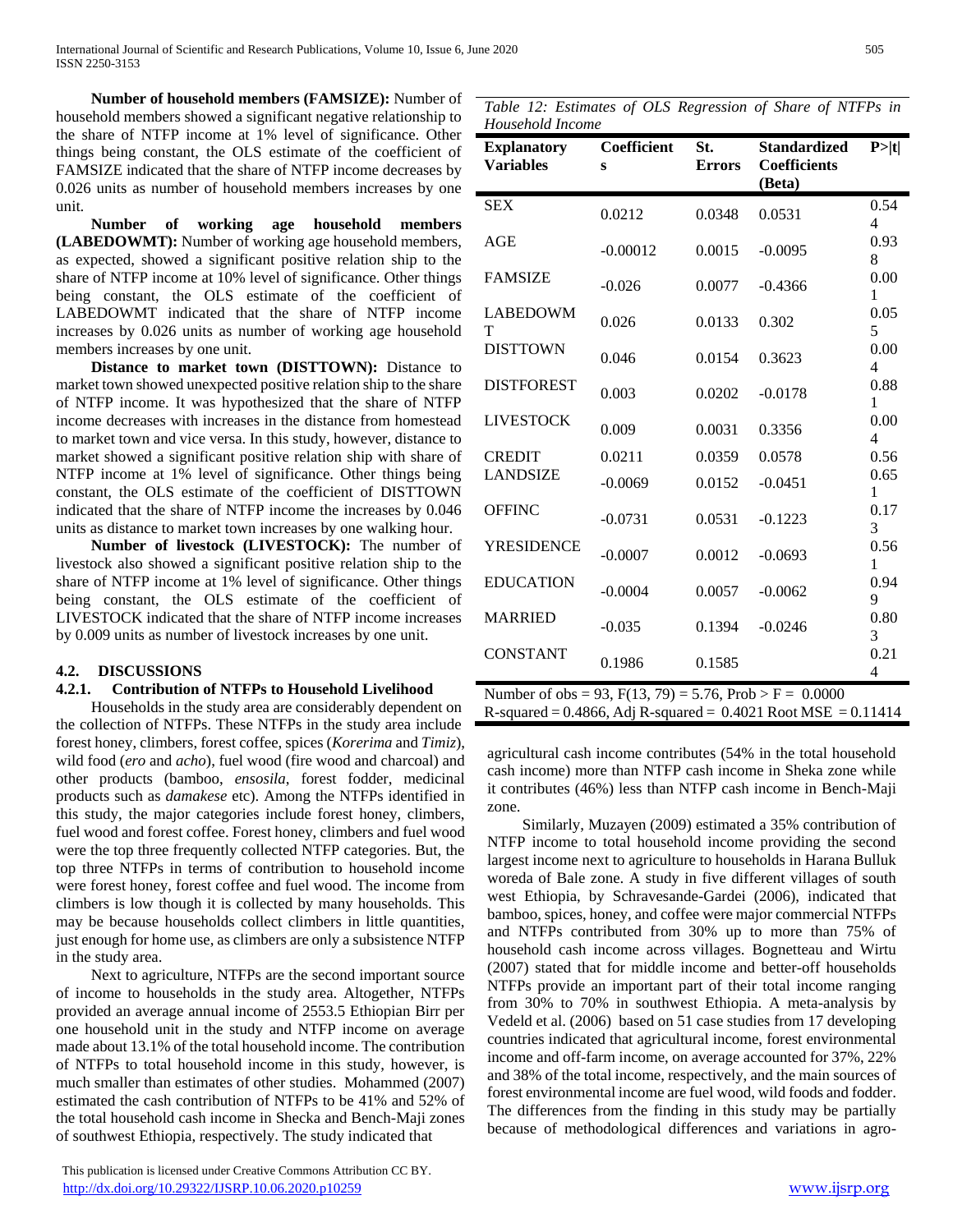ecological contexts of the studies. Besides, the institutional context in this study can also be of crucial importance. Although the study area is one of PFM program areas, exploitation rules and regulations were not practically installed, and the forest was left de-facto open access until this study was completed. It seems this, being coupled with the fact that the study area is one of high income garden coffee producing regions; might lessen the contribution of NTFPs to household income. Similarly, for Bognetteau and Wirtu (2007), the returns from NTFP collection and sale in southwest Ethiopia are often low due to weak market linkages, low and fluctuating prices, and the poor quality of the products – often due to poor post harvest handling. As a result, products often fail to gain recognition for their specific characteristics, especially their organic nature.

 It is, however, essential to see the contribution of NTFPs from the perspective of pattern of NTFP use and the roles they play in the livelihoods of households living around forests. Participation of households in NTFP collection indicated that the majority of the respondents were engaged in NTFP collection. About 60.4% of the sampled households collected and utilized one or more of these NTFPs. And the pattern of participation literally showed regularity across different categories of households. On the other hand, the participating households are less educated and living near to forests but richer, living distant from markets and having greater length of residence in the study area relative to those who did not participate in NTFP collection. These indicate that NTFP collection is not an occupation of only marginalized or deprived peoples rather it is also an alternative source of income and an occupation based on a choice among alternatives.

 Besides, households in the study area use NTFPs both for subsistence and cash purposes. Some of the NTFPs ('*ensosila'*, forest coffee, forest honey, '*korerima'* and '*timiz'*) were found to be mainly of commercial use. Similarly, fire wood; charcoal; '*acho'* and '*ero'* were also used for cash purposes though they were mainly used for subsistence purposes On the other hand, however, climbers; bamboo; forest fodder and medicinal NTFPs were entirely used for subsistence purposes by all of the households who collected the respective products.

 The literatures identify three types of roles NTFPs can play in household livelihood, namely as 'safety-nets', 'support to current consumption' and as 'a path out of poverty'. The regularity in the pattern of use of NTFPs, the greater average wealth of NTFP collectors and commercial use of many of the NTFPs observed in different degrees in this study indicate that many of the NTFPs in the study area are more than a safety-net. Besides, some of the NTFPs offered considerable contribution to household income (for instance, 20.2% income received from forest honey) indicate that NTFPs provided significant 'support to current consumption'. The results are comparable to Bognetteau and Wirtu (2007) which stated that "….for the poorer households NTFPs usually contribute less in financial terms, but they are an important safety net, especially through the open access situation of some of these products" in southwest Ethiopia.

 However, NTFPs do not seem currently providing an imperative 'pathway out of poverty' in the study area as the contribution of NTFPs in this study is generally much smaller than other studies. But, rates of NTFP exploitations also seem below potential. For instance, Schravesande-Gardei (2006) reported that 18% of the respondent households in southwest Ethiopia were

 This publication is licensed under Creative Commons Attribution CC BY. <http://dx.doi.org/10.29322/IJSRP.10.06.2020.p10259> [www.ijsrp.org](http://ijsrp.org/)

engaged in spice collection and the author emphasized the existence of a significant potential for spice production. In this study, lower percentage (8.4%) of respondents reported that they exploited spices from the forest, which might indicate that this potential is being underutilized.

 Besides, there are potential opportunities that could be explored more for some of the NTFPs. For instance, for Bognetteau and Wirtu (2007), reported that some NTFPs in southwest Ethiopia have markets beyond the region and even abroad which include forest coffee, forest honey and wild spices. These NTFPs particularly are enjoying fortunate market and technological opportunities that they can be developed further and might contribute in greater extents to household incomes. Similarly in this study, forest coffee, forest honey and '*korerima'* collectors sold their products mainly to traders indicating that the products shared the fortunate market opportunities beyond local areas. Hence, these may be an indication of the possibility of commercial development of forest coffee, forest honey and '*korerima'*, and the potential of the products for economic advancement.

# **4.2.2. Factors Affecting Dependence on NTFPs**

 The above part indicated that NTFPs in the study area provide considerable income to the majority of households living adjacent to the forests. However, participation and the share of NTFPs in the total household income was varied between households. Logistic regression result predicted that distance to forest, land holding, availability of non-farm income, household years of residence in the area, educational level and marital status of household head significantly determine whether a household participates in NTFP collection. On the other hand, OLS regression of share of NTFPs in the total household income on a set of explanatory variables predicted that share of NTFPs varies significantly with family size, labour endowment, distance to town and number of livestock.

 Richer households in this study were found to have more dependence and likelihood of participation in NTFP collection. Land size affected participation in NTFP collection positively but its impact on the share of NTFP income was statistically weak, though negative. Number of livestock affected the share of NTFPs in household income positively but showed statistically weak association to the likelihood of participation in NTFP collection, though positive. The effect of wealth was not hypothesized ex ante as this may depend on the role of NTFPs in household livelihoods. Larger land size and number of livestock, being an indicator of wealth, offers better opportunities for off-farm employment and access to credit. Richer households are likely to be more well off and less dependent on NTFPs as source of supplementary income, particularly as a safety-net to unexpected income shortfalls. On the other hand, larger land size and number of livestock are indicators of more wealth and relaxed subsistence constraints allowing households to fulfill capital requirements for NTFP collection. Hence, larger wealth can be associated with more likelihood of participation and quantity of NTFP collection (Kiplagat et al, 2010; Coulibaly-Lingani et al, 2009; Paumgarten &Shackleton, 2009; Godoy et al, 1995).

 Some empirical results supported the finding in this study. Gubbi & MacMillan (2008) confirmed that agricultural land holding positively affects NTFP income and Muzeyin (2009)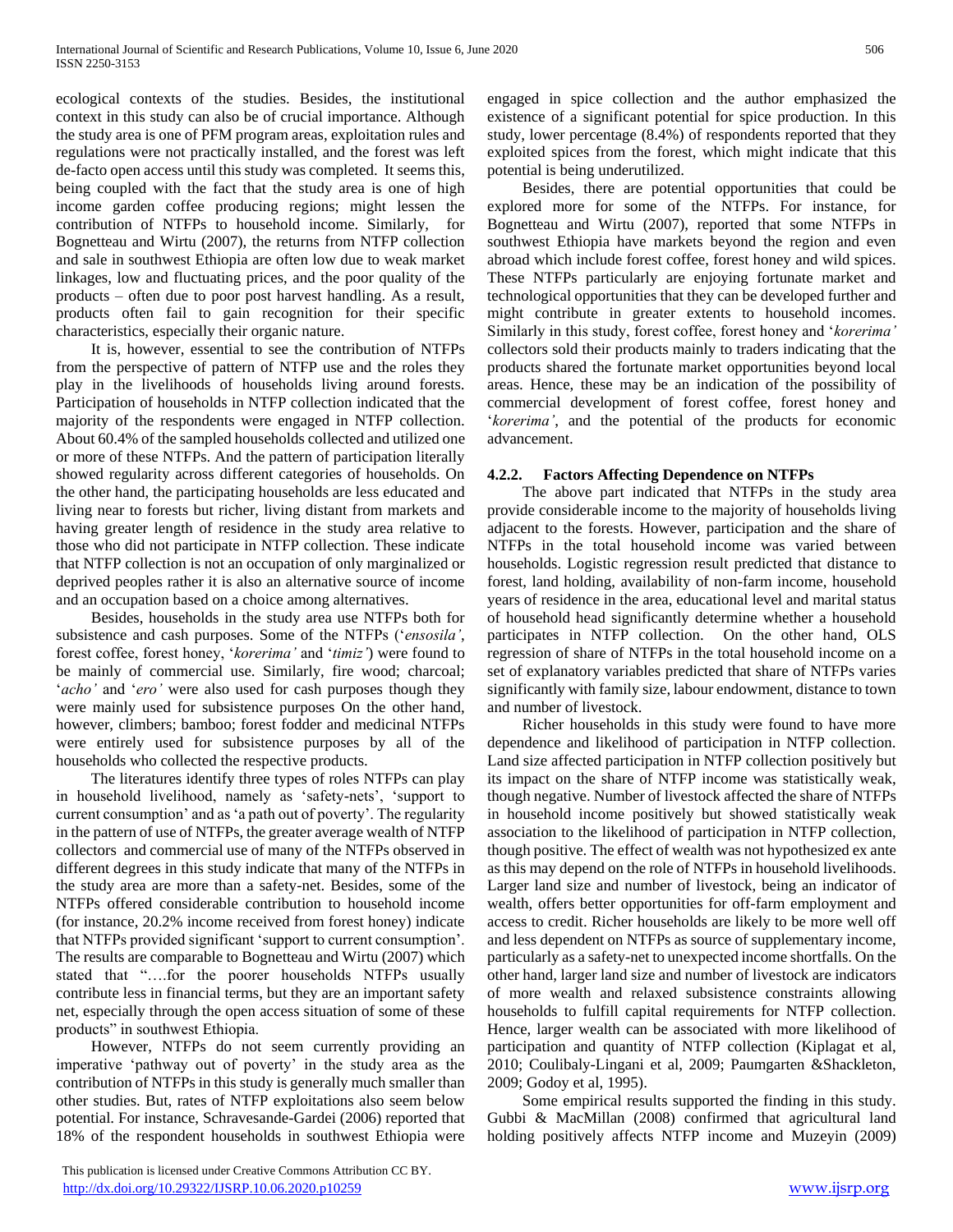confirmed that total land holding and income from NTFPs were positively correlated. On the other hand, Babulo et. al. (2008) did not support the finding in this study and reported that households with large plots of land are less likely to engage in forest extraction as a dominant strategy. Similarly, Mcelwee (2008) reported that land holding was negatively correlated with relative forest incomes and Fisher (2004) reported a negative correlation between farm size per capita and reliance on low return forest activities. The finding in this study is also comparable with Mohammed (2007) who revealed that livestock holding positively affected household decision to collect and use forest coffee. On the other hand, Fisher (2004) did not support the finding in this study and reported a negative correlation between number of goats owned and the share of earnings from both low return and high return forest activities. Mcelwee (2008) reported that livestock holding was negatively correlated with relative forest incomes.

 The role of NTFPs in the study seems more than a safety-net since NTFPs were used as sources of considerable income by the majority of households in this study. And it seems this is inconsistence with the displayed significant positive association of land size to the likelihood of household participation in NTFP collection and that of livestock to the share of NTFP income.

 Availability of non-farm income affected the likelihood of household participation in NTFP collection positively. This may be because non-farm income can reduce liquidity constraints in the collection of NTFPs, and allow households smooth their consumption and enables them to afford the requirements for starting NTFP business. Marital status of household head affected the likelihood of household participation in NTFP collection positively. This may be because married households shoulder more responsibilities (family or social) encouraging them to exploit forest resources for financial requirements to meet the responsibilities.

 It was hypothesized that the likelihood of household participation in NTFP collection decreases with increases in the distance from homestead to market town and vice versa. The longer it takes to reach markets, the larger the transportation/marketing costs and the smaller the resource rent will be or vice versa. Hence, the likelihood of household participation in NTFP collection should decrease with increases in the distance from homestead to market town (Ndoye et al, 1998). Distance to market or town in this study was positively associated with share of NTFP income though its association with participation in NTFP collection is statistically weak. This may be because many NTFPs are used for subsistence, in which case marketing of NTFPs is no longer a burden, and longer distances also increase the opportunity cost for non-farm employment in urban areas encouraging NTFP collection. These results are comparable to Babulo et al (2008) according to which households with better access to markets are less likely to choose forest collection as a dominant means of livelihood.

 Whereas, distance to forest in this study affected participation in NTFP collection negatively as expected though its association with share of NTFP income was statistically weak. In line with the finding in this study, Coulibaly-Lingani et al (2009) identified that households closer to forests had a higher relative forest income. With longer distances from homestead to forests, the transportation costs and the opportunity costs for collection of NTFPs will increase and, thus, the lower the interest to collect NTFPs will be (ibid).

Total number of household members and number of working age household members showed a negative and positive relationship to share of NTFP income, respectively, but both showed statistically weak relationship to participation in NTFP collection in this study. The effect of the total number of household members was not hypothesized ex ante as the literatures forecast mixed relationships. Larger households have more mouth to feed that they may exploit more NTFPs to meet subsistence requirements. But, larger households may also have lower per capita wealth/income and face subsistence constraints that they could fail to fulfill the capital requirements for collection of NTFPs and, hence, collect smaller quantity of NTFPs (Coulibaly-Lingani et al, 2009; Mohamed, 2007).

 Number of working age household members showed positive relation to the share of NTFP income as expected in this study. This can be because larger households have more workers and more relaxed constraint with respect to total work time available that they may collect more quantity of NTFPs (Coulibaly-Lingani et al, 2009). In line with this finding, Fisher (2004) showed a positive association between number of men and the share of earnings from high return forest activities but the association is, though positive, statistically weak for low return forest activities.

 Education of household head as expected affected participation in NTFP collection negatively but showed statistically weak relation to the share of NTFP income. Higher level of education is associated with increased social status and better economic opportunities making opportunity costs for NTFP collection higher and time allocated for NTFP collection more expensive (Kiplagat et al, 2010; Coulibaly-Lingani et al, 2009). Hence, the likelihood of household participation in NTFP collection should decrease with higher educational level. In line with the current study, Fisher (2004) identified a negative association of education with forest reliance and the author stated that this may be because education signals one's potential productivity and increase the likelihood of being hired into attractive labor markets. Similarly**,** Babulo et al (2008) confirmed that better educated households are less likely to choose forest collection as a dominant means of livelihood.

 Duration of residence showed positive association to participation in NTFP collection but statistically weak association to the share of NTFP income. It was hypothesized that the longer the period of time a household lives in the study area, the more the accumulated forest knowledge and the higher the likelihood of household participation in NTFP collection. As hypothesized, number of years of household residence in the study area showed a positive relationship to likelihood of household participation in NTFP collection. In line with the finding in this study, Mohammed (2007) identified that the more the household accumulated forest knowledge is, the more the likelihood of allocating labor to honey production.

## ACKNOWLEDGMENT

 We are very grateful to Wondo Genet College of Forestry and Natural Resources and the National Agricultural Research Fund (NARF) for their financial support to this study.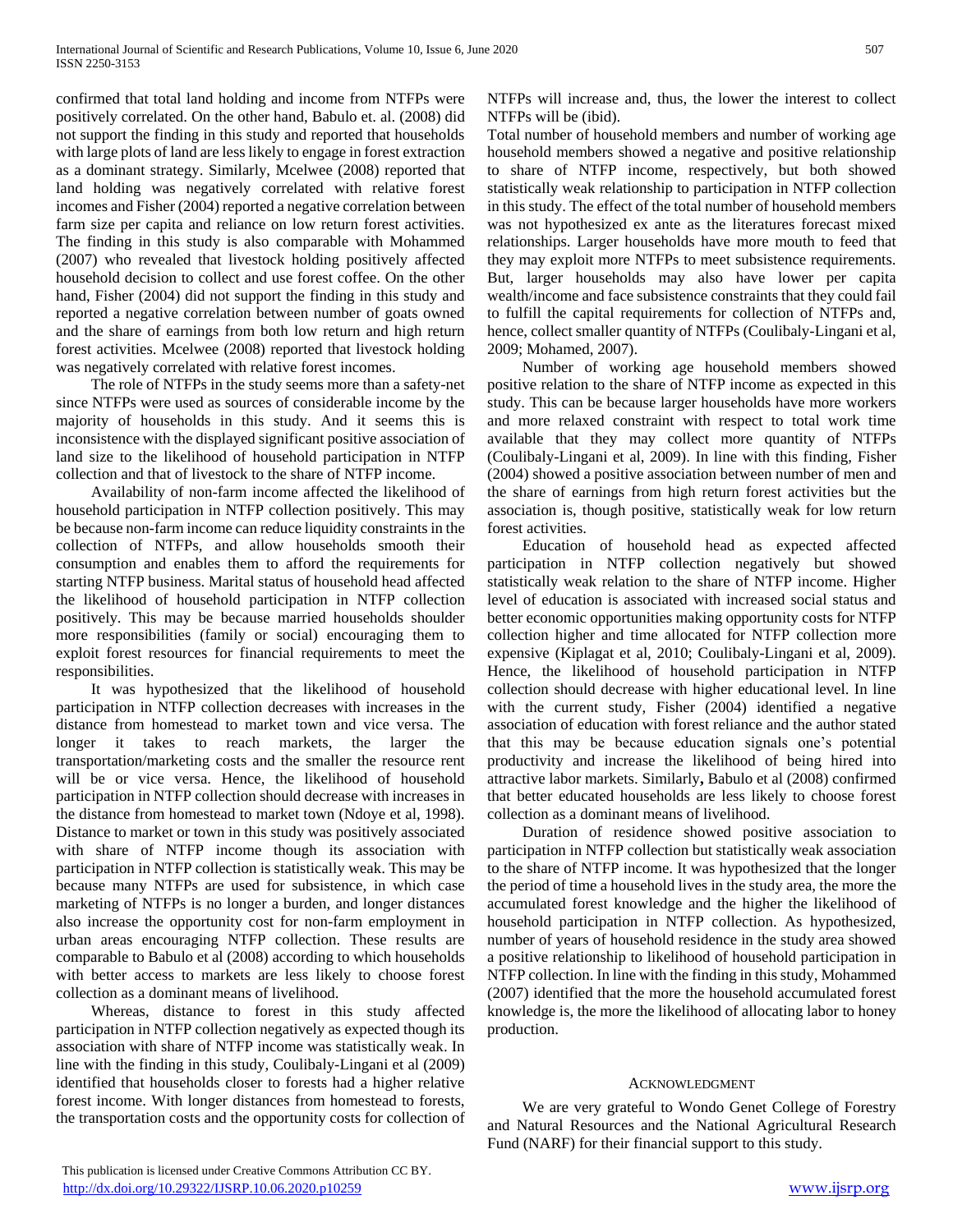#### **REFERENCES**

- [1] Abebe H. et al, Integrating forest conservation and livelihood improvement in South-West Ethiopia. NTFP Research & Development in South-West Ethiopia project, Policy Briefing Note 2, 2007.
- Arnold J.E.M. & Perez M.R., The Role of Non-timber Forest Products in Conservation and Development. Incomes from the Forest: Methods for the development and conservation of forest products for local communities, Indonesia: Center for International Forestry Research, 1998, pp. 17 – 42.
- [3] Babulo B. et al., Household livelihood strategies and forest dependence in the highlands of Tigray, Northern Ethiopia, Agricultural Systems 98, 2008, pp. 147–155.
- [4] Belcher B. & Kusters K, Non-Timber Forest Product Commercialization: Development and conservation lessons, no date.
- [5] Belcher B. and Schreckenberg K., Commercialization of Non-timber Forest Products: A Reality Check, Development Policy Review, 2007, vol. 25 (3), pp. 355-377.
- [6] Belchere B., Ruiz-Pe´rez M. and Achdiawan R., Global Patterns and Trends in the Use and Management of Commercial NTFPs: Implications for Livelihoods and Conservation, UK: Elsevier Ltd., World Development, 2005, Vol. 33 (9), pp. 1435–1452.
- [7] Bognetteau E. & Wirtu O., Certification and market development for NTFPs: an option for sustainability, NTFP Research & Development in South-West Ethiopia project, 2007, Policy Briefing Note 3.
- [8] Coulibaly-Lingani P. et al, Determinants of access to forest products in southern Burkina Faso, Forest Policy and Economics, 2009, vol. 11, pp. 516– 524, www.elsevier.com/locate/forpol.
- [9] Ermiyas M., Contribution and Determinants of Non-Timber Forest Products Use in the Household Economy: The Case of Bonga Forest Area, South West Ethiopia, 2011, Ethiopia: Hawassa University, Wondo Genet College of Forestry and Natural Resources.
- [10] FA & SOSSE, Strengthening Sustainable Livelihoods and Forest Management Programme (SSLFM), Ethiopia: Participatory Forest Management Baseline Survey, 2011.
- [11] Fikadu T., Overview of natural resources in SNNPR, Policies to increase forest cover in Ethiopia, Ethiopia: Environmental Economics Policy Forum for Ethiopia (EEPFE) & Ethiopian Development Research Institute (EDRI), Proceedings of a Policy Workshop, 2008.
- [12] Fisher M.,. Household welfare and forest dependence in Southern Malawi, UK: Cambridge University Press, Environment and Development Economics, 2004, vol. 9, pp. 135–154. DOI: 10.1017/S1355770X03001219.
- [13] Gubbi S. & MacMillan D.C., Can non-timber forest products solve livelihood problems? A case study from Periyar Tiger Reserve, India, UK: Fauna and Flora International, Oryx, 2008, vol. 42 (2), pp. 222–228, doi:10.1017/S0030605308071111.
- [14] Gudoy R. et al, The Effect of Income on the Extraction of Non Timber Tropical Forest Products: Model Hypothesis and Preliminary Findings from the Sumu Indians of Nicaragua, Human Ecology, 1995, Vol. 23 (1).
- [15] Kiplagat A.K. et al, What influences household demand for non-timber forest products? Linking econometric and participatory methods in Kakamega Forest, Kenya, Germany: International Society of Ecological Economics (ISEE), 2010.
- [16] Löfgren H. & Robinson S., TO TRADE OR NOT TO TRADE: NON-SEPARABLE FARM HOUSEHOLD MODELS IN PARTIAL AND GENERAL EQUILIBRIUM, Washington D.C.: International Food Policy Research Institute, Trade and Macroeconomics Division, 1999, Discussion Paper No. 37.
- [17] Mbuvi D. & Boon E., The livelihood potential of non-wood forest products: The case of Mbooni Division in Makueni District, Kenya, Springer Science+Business Media B.V., Environ Dev Sustain, 2009, vol. 11, pp. 989– 1004, DOI 10.1007/s10668-008-9163-2.
- [18] Mcelwee P., Forest environmental income in Vietnam: household socioeconomic factors influencing forest use, Foundation for Environmental Conservation, Environmental Conservation, 2008, vol. 35 (2), pp. 147–159, doi:10.1017/S0376892908004736.
- [19] Mitchell, A. W. et al, Forests First in the Fight Against Climate Change, UK: Global Canopy Programme, John Krebs Field Station, 2007.

 This publication is licensed under Creative Commons Attribution CC BY. <http://dx.doi.org/10.29322/IJSRP.10.06.2020.p10259> [www.ijsrp.org](http://ijsrp.org/)

- [20] Mohamed A.,. The contribution of non-timber forest products to rural livelihood in southwest Ethiopia, Wageningen University and Research Center, Department of Environmental Sciences, Forest and Nature Conservation Policy Group, 2007.
- [21] Mohammed et al.,. COUNTING ON FORESTS: NON-TIMBER FOREST PRODUCTS AND THEIR ROLE IN THE HOUSEHOLDS AND NATIONAL ECONOMY IN ETHIOPIA, Addis Ababa: Agricultural Economics Society of Ethiopia (AESE), 8th Annual Conference Proceedings, 2006, pp. 179-196.
- [22] Muzayen S., The Role of Non Timber Forest Products to Rural Livelihoods and Forest Conservation: A Case Study at Harana Bulluk District Oromia Region, Ethiopia: unpublished work.
- [23] Nasi R. et al, FOREST ECOSYSTEM SERVICES: CAN THEY PAY OUR WAY OUT OF DEFORESTATION? New York: A discussion paper prepared for the GEF for the Forestry Roundtable to be held in conjunction with the UNFF II, 2002.
- [24] Ndoye O. et al, The Markets of Non-timber Forest Products in the Humid Forest Zone of Cameroon, RURAL DEVELOPMENT FORESTRY NETWORK, 1998, Network Paper 22c.
- [25] Neumann R.P. and Hirsch E., Commercialisation of Non-Timber Forest Products: Review and Analysis of Research, Bogor, Indonesia: Center for International Forestry Research, 2000, http://www.cifor.cgiar.org.
- [26] NTFP PFM SWEP, CARBON OFFSETS PLAN VIVO PROJECT CONCEPT NOTE, Mizen Teferi, Ethiopia: unpublished work.
- [27] Ogle B., Peoples Dependency on Forests for Food Security: Some Lessons Learnt from a Programme of Case Studies, Bogor, Indonesia: Center for International Forestry Research, Proceedings of the Workshop ÒResearch on NTFPÓ, 1996, pp. 219-242.
- [28] Paumgarten F. & Shackleton C.M., Wealth differentiation in household use and trade in non-timber forest products in South Africa, Elsevier B.V., Ecological Economics, 2009, vol. 68, pp. 2950–2959, www.elsevier.com/locate/ecolecon.
- [29] PCS, DEFINITION OF NON-TIMBER FOREST PRODUCTS. CONVENTION ON INTERNATIONAL TRADE IN ENDANGERED SPECIES OF WILD FAUNA AND FLORA, Geneva, Switzerland: Seventeenth meeting of the Plants Committee, 15-19 April 2008, PC17 Doc. 18 (Rev. 1).
- [30] Pearce D.W. & Pearce C.G.T., The Value of Forest Ecosystems, A Report to The Secretariat Convention on Biological Diversity, 2001.
- [31] Sadulete E. & Janvry A., Quantitative Development Policy Analysis, Baltimore and London: the Johnshopkins University Press, 1995.
- [32] Schravesande-Gardei J., Local valuation of forests in South West Ethiopia, NTFP Research & Development Project SW Ethiopia, 2006, Student Research Series No. 6.
- [33] SFC, The Scottish Government's Policy on Non-Timber Forest Products, Edinburgh: Scotland Forestry Commission, 2005.
- [34] Shackleton C. & Shackleton S., The importance of non- timber forest products in rural livelihood security and as safety nets: a review of evidence from South Africa, South African Journal of Science 100, 2004.
- [35] Shariff A.A. et al, The Comparison Logit and Probit Regression Analyses in Estimating the Strength of Gear Teeth, EuroJournals Publishing, European Journal of Scientific Research, 2009, Vol.27 (4), pp. 548-553., http://www.eurojournals.com/ejsr.htm.
- [36] Shone B.M. & Caviglia-Harris J.L., Quantifying and comparing the value of non-timber forest products in the Amazon, Ecological Economics, 2005, vol. 58, pp. 249– 267, WWW.elsevier.com/locate/ecolecon.
- [37] Sisay N. et al, Policies to Increase Forest Cover in Ethiopia, Addis Ababa: proceedings of a Policy Workshop organized by Environmental Economics Policy Forum for Ethiopia (EEPFE) and Ethiopian Development Research Institute (EDRI), 2008.
- [38] Sutcliffe J.P., THE EXTENT AND ECONOMIC COSTS OF DEFORESTATION IN SOUTH-WEST ETHIOPIA: A PRELIMINARY ANALYSIS, NTFP Research & Development Southwest Ethiopia Project & the University of Huddersfield Centre for Wetlands, Environment and Livelihoods, 2009.
- [39] Tadesse T., The Values of Some Forest Ecosystem Services in Ethiopia, A Discussion paper presented at the workshop on "Ethiopian Forestry at Crossroads: Proposal on New Direction for Sustainable Development", 2008.